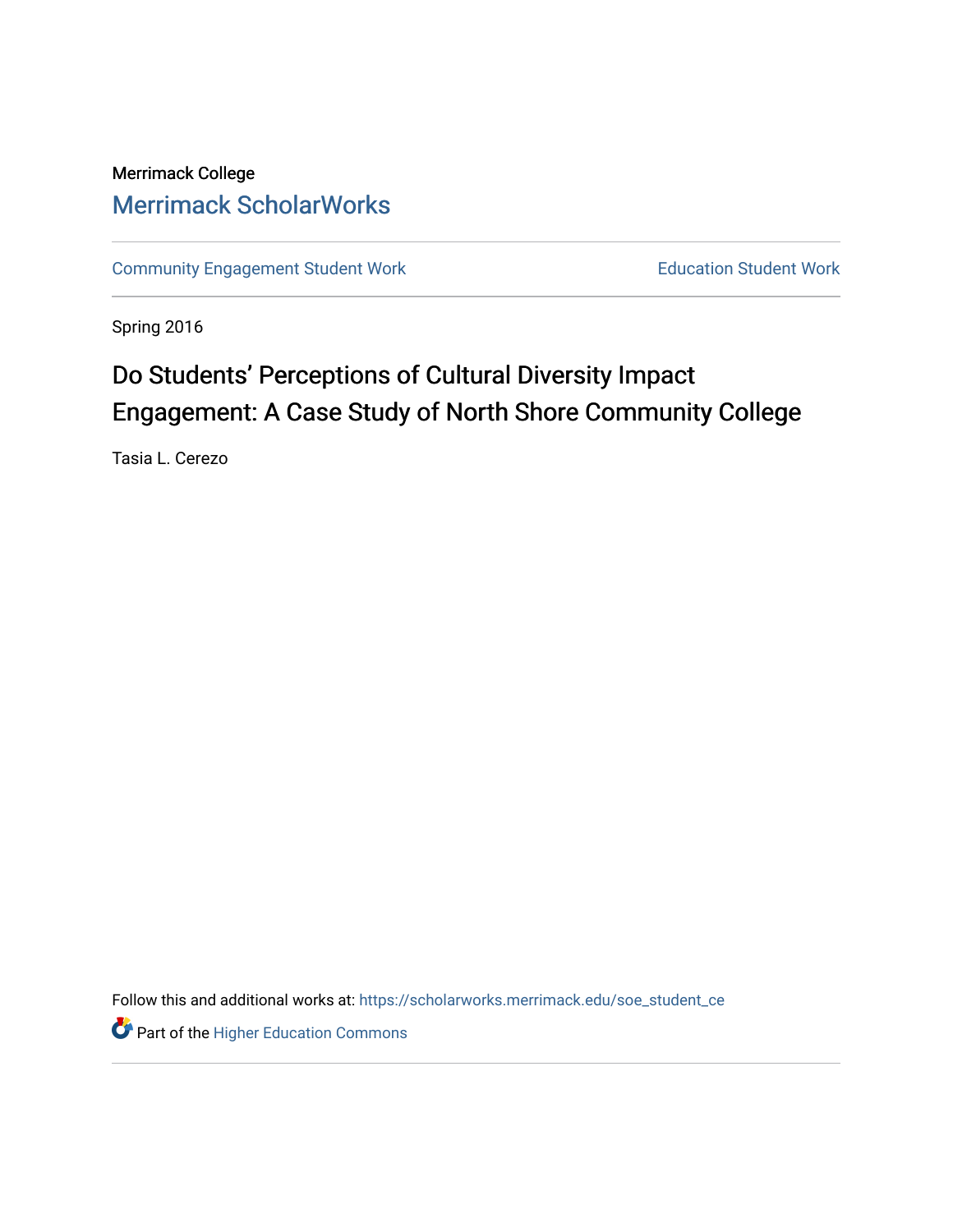Do Students' Perceptions of Cultural Diversity Impact Engagement:

A Case Study of North Shore Community College

Tasia L. Cerezo

Merrimack College

Author Note

This paper was prepared for ED610G: Research Methods, taught by Audrey Falk.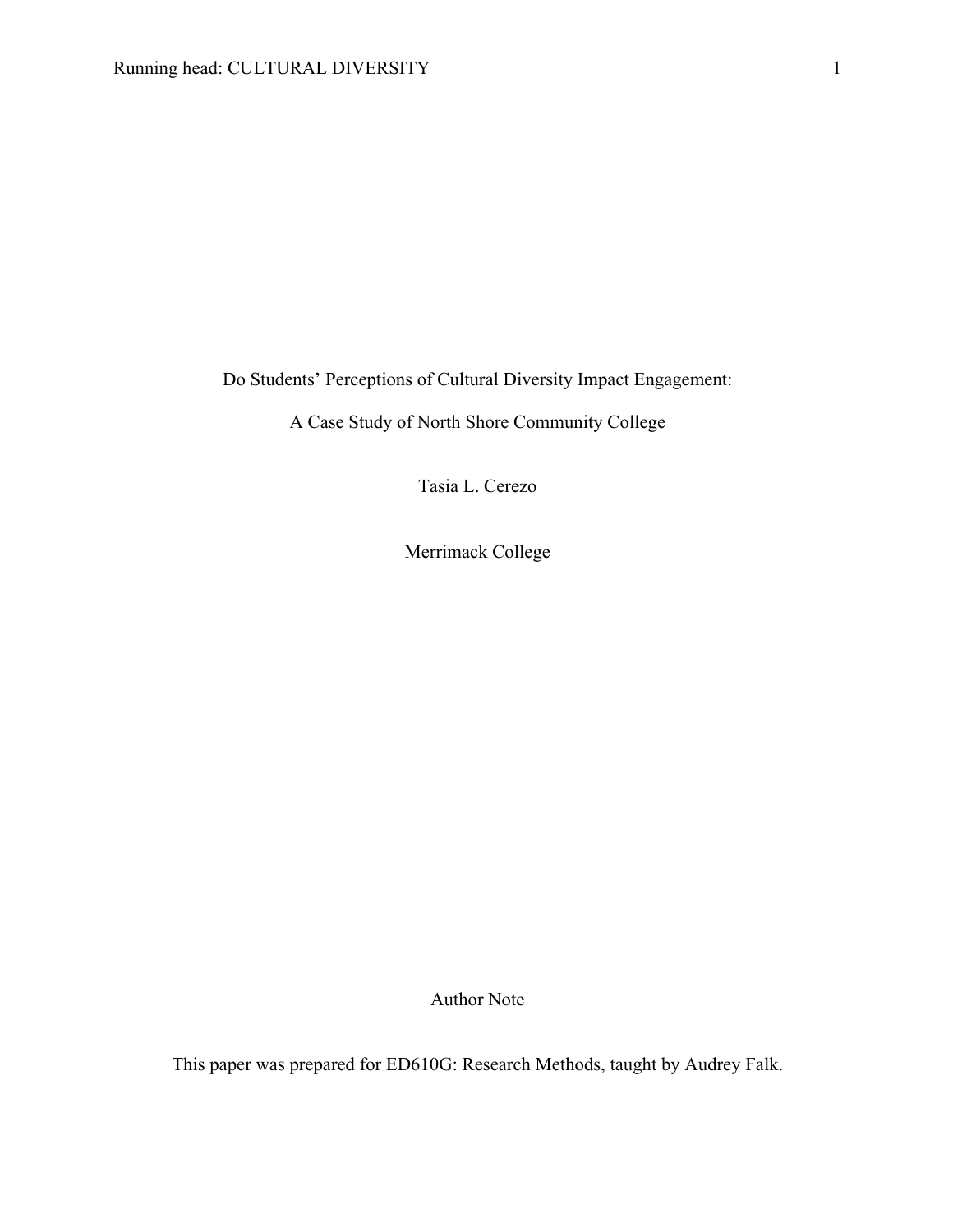### **Executive Summary**

The division of Student Affairs, specifically, offices of Student Life, Student Engagement, etc. at the higher education level have a difficult task. These offices are challenged with getting and keeping students involved while simultaneously supporting their academic matriculation and professional development. Although these offices and departments level of importance on college campuses, are often debated, they are essential to the pairing of classroom learning and real-life experiences. However, research has shown a decline in student engagement on college campuses, especially by students of color whose enrollment numbers in postsecondary education are steadily increasing, while degree obtainment is not.

This qualitative case study is meant to provide a voice for students that is often missing from scholarly work, intended to understand factors that affect them and their decision making while in college. This study provides the student perspective of North Shore Community College (NSCC) students on diversity and factors that affect student engagement. Data collected demonstrated a need for mentorship and understanding of what student engagement is and how it benefits students.

Through tabling outside of the dining hall, 39 questionnaires were completed by 39, different, registered, NSCC students from different backgrounds of age, ethnicity, gender, and race. The data extracted from questionnaire responses provided critical information at the opening section: demographics. Many participants, struggled to provide responses to open-ended questions asking them to identify their race and ethnicity, often asking me the difference. Similarly, as I manually transferred questionnaire responses to Survey Monkey, I was especially shocked by the varying levels of understanding of "student engagement" through participate provided definition.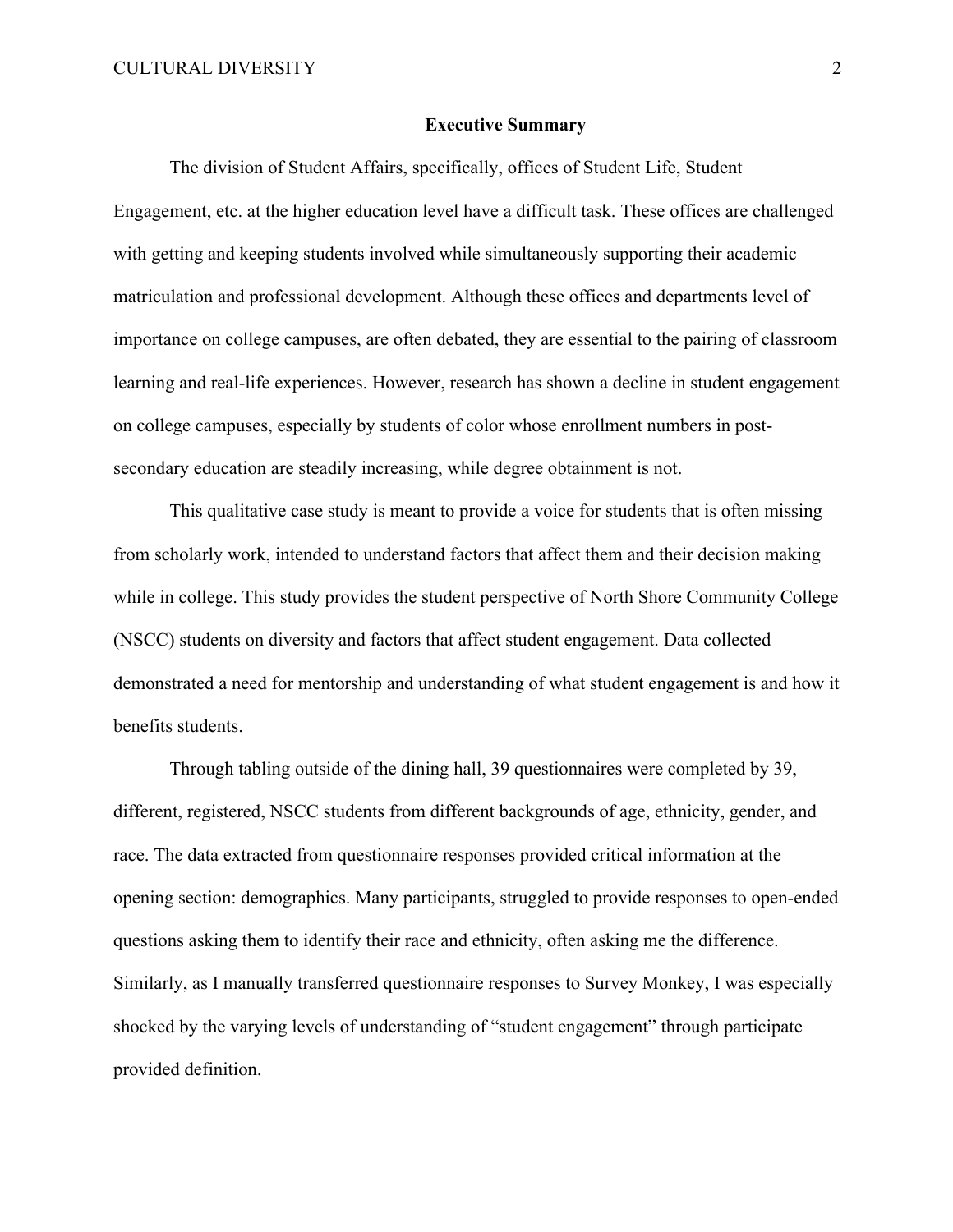Study results show students who feel there are faculty and staff who resemble their cultural background are more likely to be engaged on campus. Of the 39 questionnaire participants, 56% participants indicated there are faculty and staff who share their cultural background, 55% of participants identified as white and 46% of participants identified as being engaged on campus. While students, generally, felt diversity existed on campus, it was interesting that one student said "It is hard to see in the classroom" in the box where asked to define diversity.

This data suggestions more students are engaged on campuses where there are faculty and staff members who share their cultural background but would suggest, for future research, students identifying what they are involved in on campus to understand their level of engagement. I recommend, as an institution, NSCC has an open discussion about diversity, define and promote student engagement.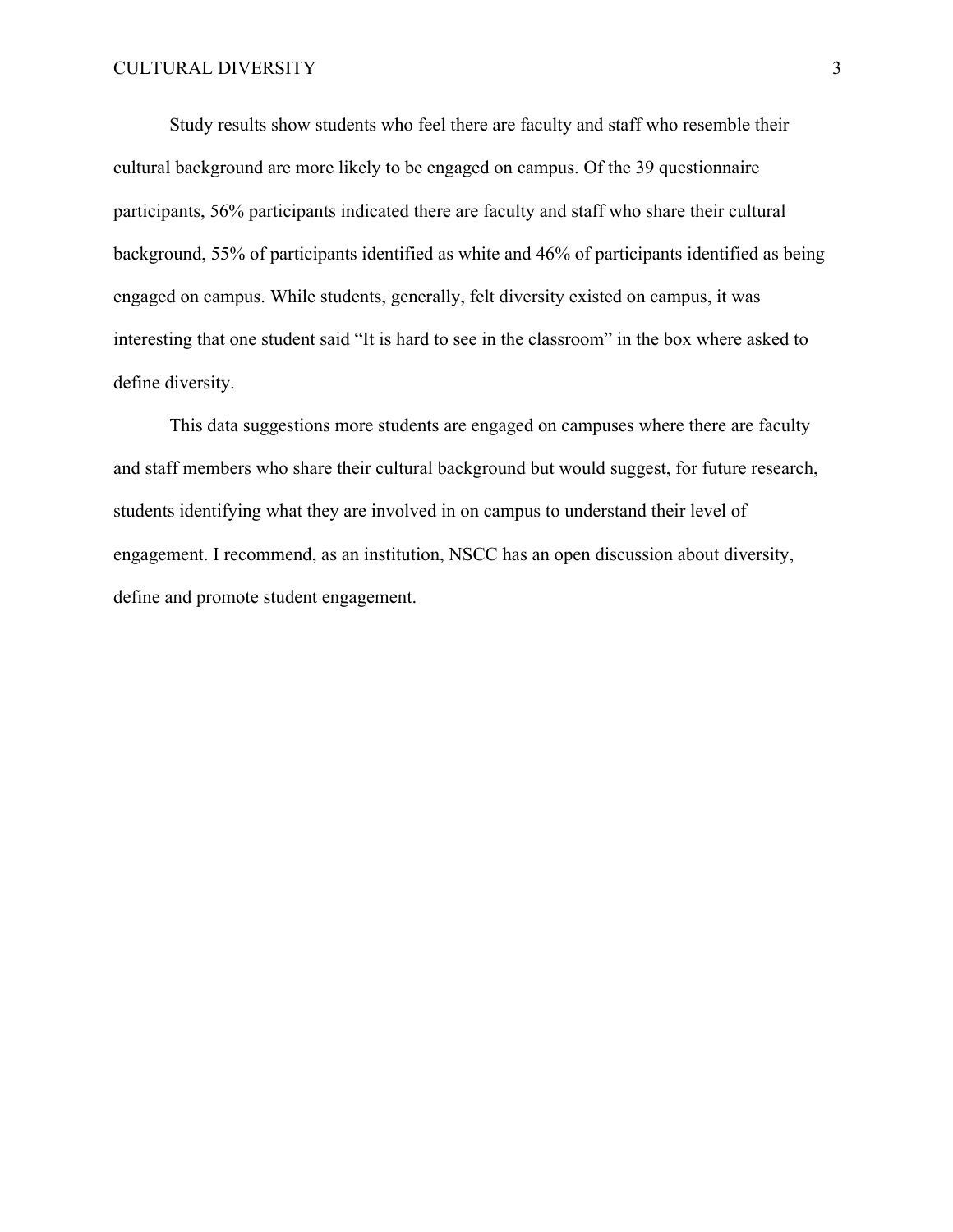## Table of Contents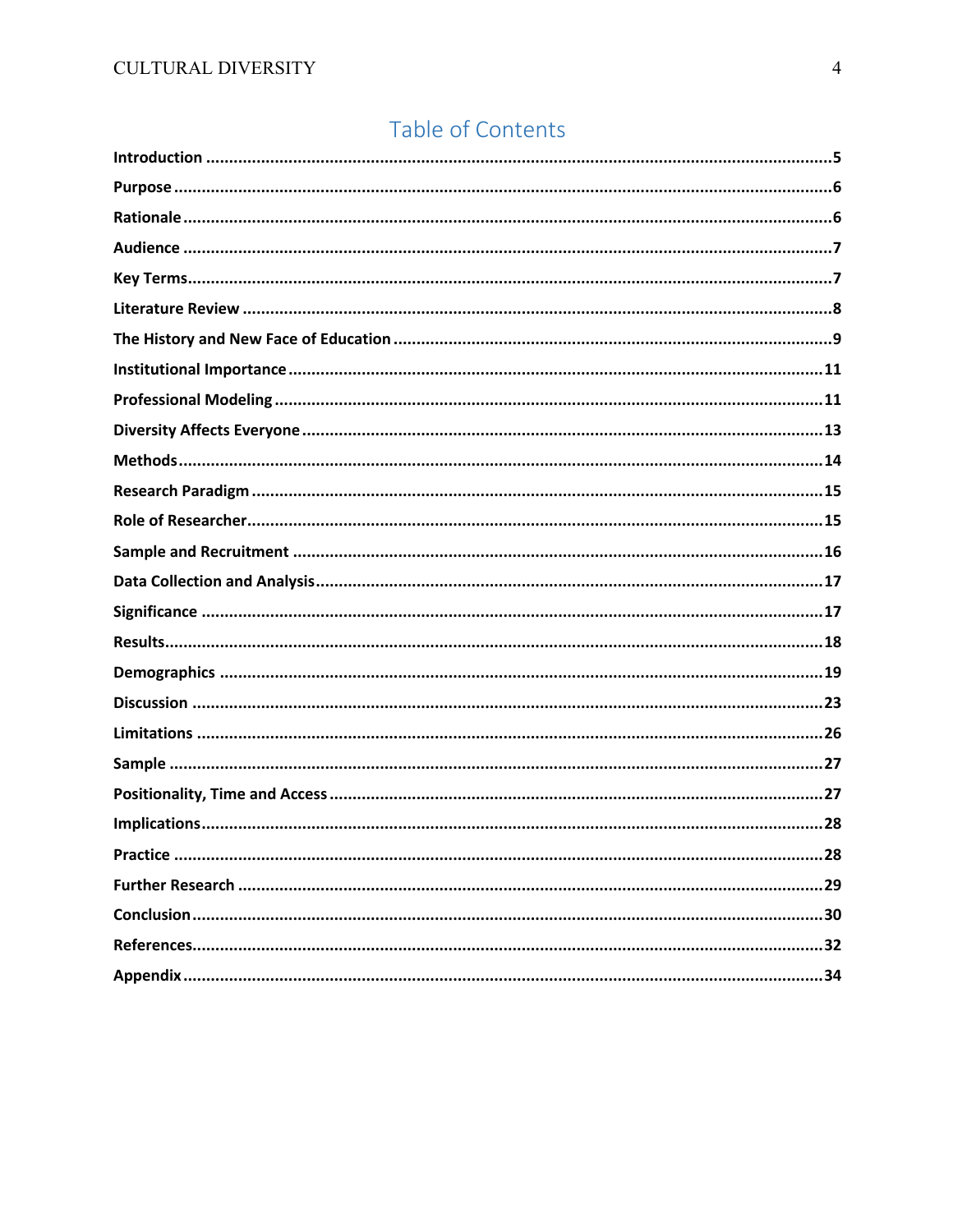### **Introduction**

According to the National Center for Education Statistics (2010), nearly 2.8 million students are enrolled in post-secondary institutions with mission statements that support providing an education to a specific cultural group. Institutions that state how much they value educating students of color (Latino/a, African America, etc.) are seeing an increase in applications. This number indicates that students are seeking to have a college experience with individuals whom they believe to have life journeys and experiences similar to their own based on their race and/or ethnicity. Morehouse College and Spelman College are two institutions recognized as Historically Black Colleges and Universities (HBCUs) with values rooted in educating men and women of color. These institutions, and others like them, will likely see an increase in prospective students with the steady increase of people of color in the United States (Doan, 2011) and people of color enrolling in post-secondary institutions. HBCUs acceptance rates are lower compared to predominately White institutions (PWIs) and state institutions; however, the enrollment rate of students of color in post-secondary education is steadily increasing. Despite their efforts, many institutions struggle, according to statistics, with retaining students of color.

While research has shown that the feeling of connection to someone or something, such as a group or club on campus, creates a sense of obligation, there is no scientifically proven way to engage all students on any campus in a profound way. It is not enough to acknowledge diversity on college campuses in mission statements or in the creation of clubs. Consistent practices allowing students to feel and physically see the value of diversity is an important part of creating a welcoming, comfortable, climate. According to Harper and Hurtado, as cited by Quaye, Griffin and Museus (2015), students of color have different perceptions of their campus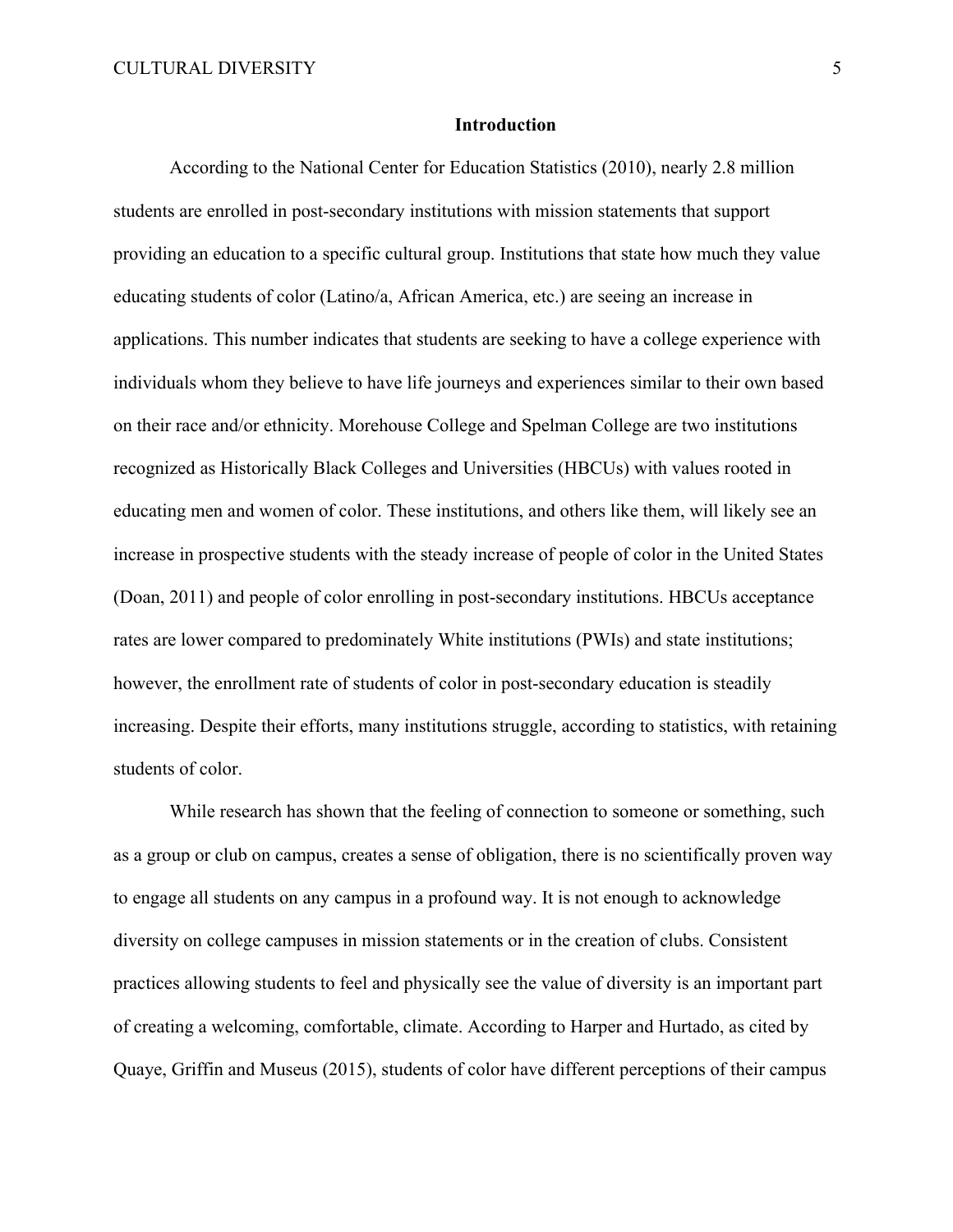climate from their White classmates and often describe them [their campuses] as "hostile and antagonistic". The previous acknowledgement of campus climate of students of color provides a foundation for this study and the community selected, North Shore Community College's (NSCC) Lynn campus, which is explained in the methods section.

### **Purpose**

Students of color make up a large percentage of many institutions, yet do not feel a sense of connection. This case study – a qualitative, descriptive, research study of small groups of participants – addresses the student perspective of diversity and factors that affect student engagement in a community college, specifically North Shore Community College. The purpose of this study was to better understand challenges students of color face in order to help faculty, Student Affairs professionals and Retention Specialists understand how to engage and retain students of color while boosting graduation rates and creating a better college experience for students of color. This study provided professionals with the perspective of students and how they interpret diversity on their campus. This study evaluated the statistical correlations between students' perception of diversity and their level of engagement on campus.

### **Rationale**

According to Lester and Harris (2015), participation in activities on campus affects female students and has proven to positively impact their success. On many community college campuses, especially at the start of the academic year, Student Affairs professionals think about the best way to engage and, in some ways, align with the schedules of their students; these schedules often include the balancing of dependent children, full-time jobs and classroom course loads. Student Affairs professionals have taken the approach of hosting the same event at a different times and days to give more students the opportunity to experience activities. However,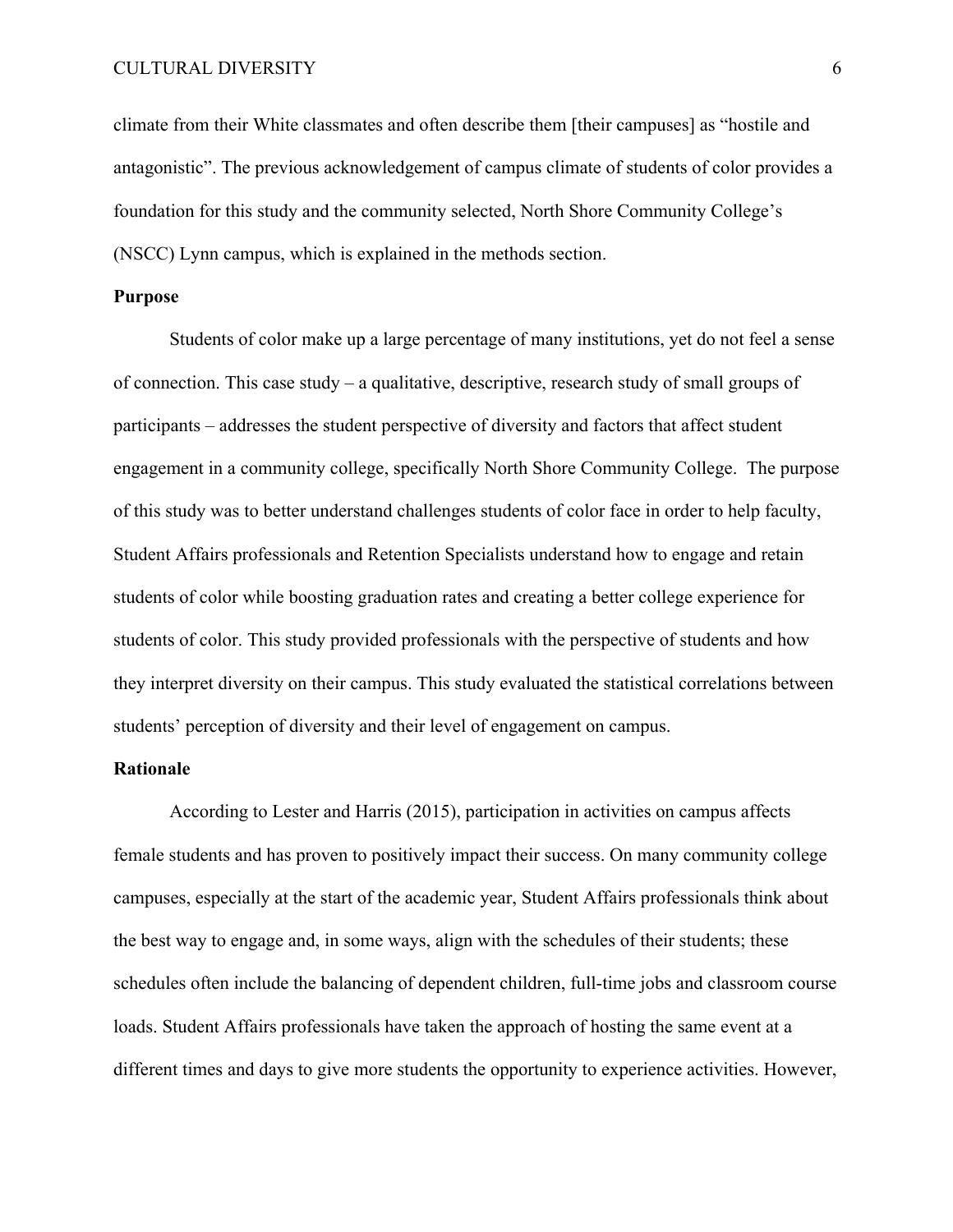often they render the results of low attendance and participation; if the timing of events is not the problem, what is? While there are a variety of events that can be and typically are offered on college campuses, students of color are less likely to become involved. The truth behind the previous statement has led to this study's major research question: Do Students' Perceptions of Cultural Diversity in a Community College Impact Engagement? This study focused on students' perception of cultural diversity in a community college setting and its impact on students' level of engagement. Results of this study showed students are more likely to be engaged on college campuses where faculty and staff members share their cultural background.

### **Audience**

This study can assist professionals with determining programming that engages and supports the retention of students of color while including them in the fabric of the institution and allowing their voices to be heard. This study is useful for Human Resources departments in higher education when considering the ratio of students of color to faculty and staff of color when hiring. Student Affairs professionals, staff members in inclusion offices and retention specialists who focus on providing opportunities for students to become engaged and who provide support for students of color may also find this study helpful. This study is also beneficial for faculty members seeking to engage students of color in the classroom. This study provides researchers, higher education professionals and non-profits insight on the importance of creating a welcoming climate around diversity. This study is relative and important to the mentorship and support needed to aide in the success of students of color's matriculation in college.

### **Key Terms**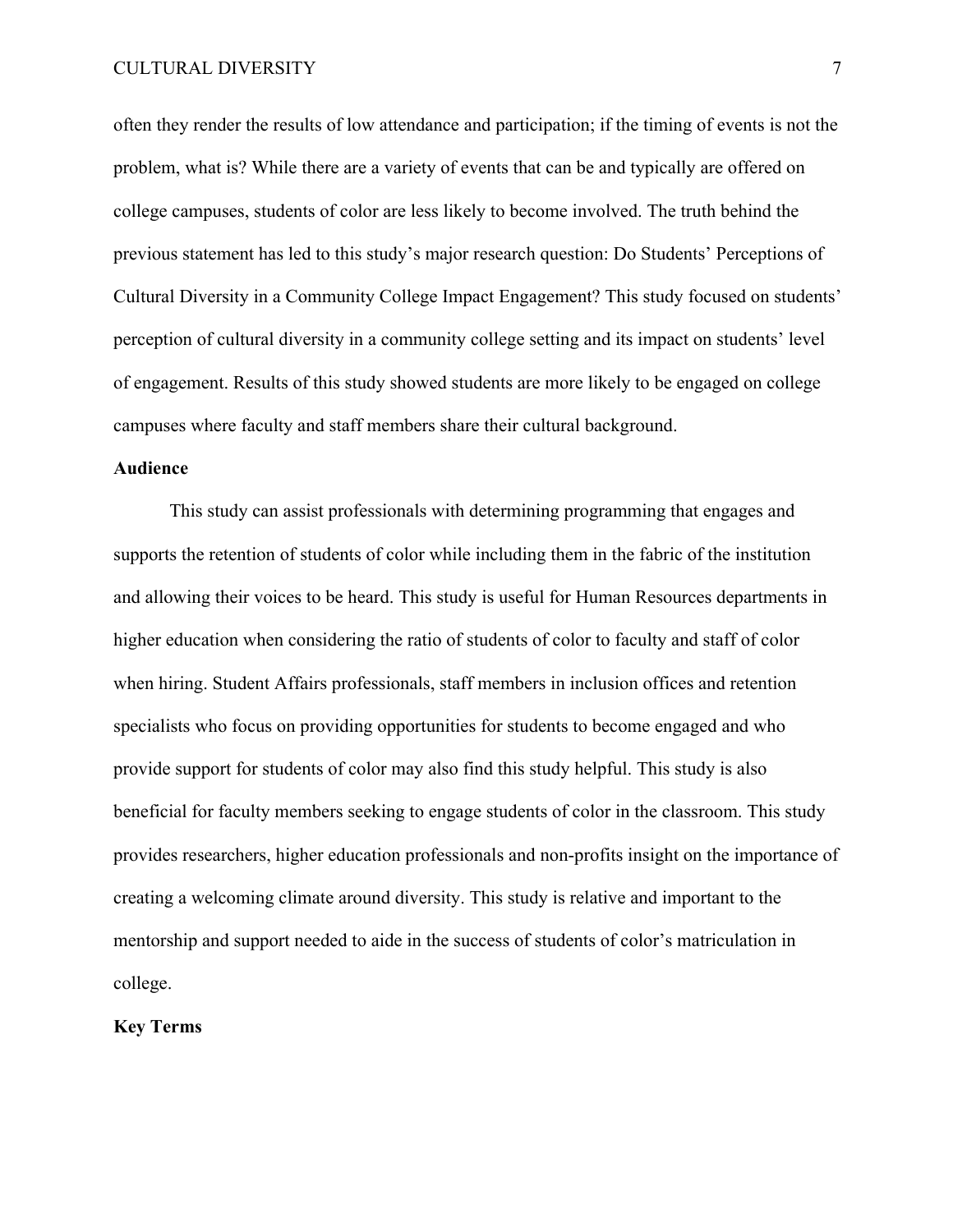For the purposes of this study, the term engagement is defined as students' involvement on campus, outside of the classroom through participation in a student run club or organization, volunteering, or attending a college sponsored event through the office of Student Life or other college departments. The term student of color refers to any student who does not identify as White or Caucasian – the term "minority" is also used to describe these students. Diversity and cultural diversity are used interchangeably representing race and ethnicity variations on campus.

College student engagement can be defined in different ways and is often demarcated from institution to institution and even faculty member to faculty member based on practice. According to edglossary.org, "Generally speaking, the concept of "student engagement" is predicated on the belief that learning improves when students are inquisitive, interested, or inspired, and that learning tends to suffer when students are bored…" The involvement in activities outside of the classroom promotes curiosity, giving students a desire to want to learn more and connect with their institution. Student engagement is used when discussing engagement, in the general sense and for the purposes of this work should be thought of as cocurricular activities - activities which support elements of fundamental learning outside the classroom and adds a level of hands on experience for students. Engagement takes form in a variety of ways including, but not limited to, organizations such as Student Government Association (SGA), sports including intramural, volunteering, attending events on campus organized by student groups and/or departments on campus.

### **Literature Review**

This literature review covers higher education at its root – the history, the statistical increase of students of color entering postsecondary degree programs; the value placed on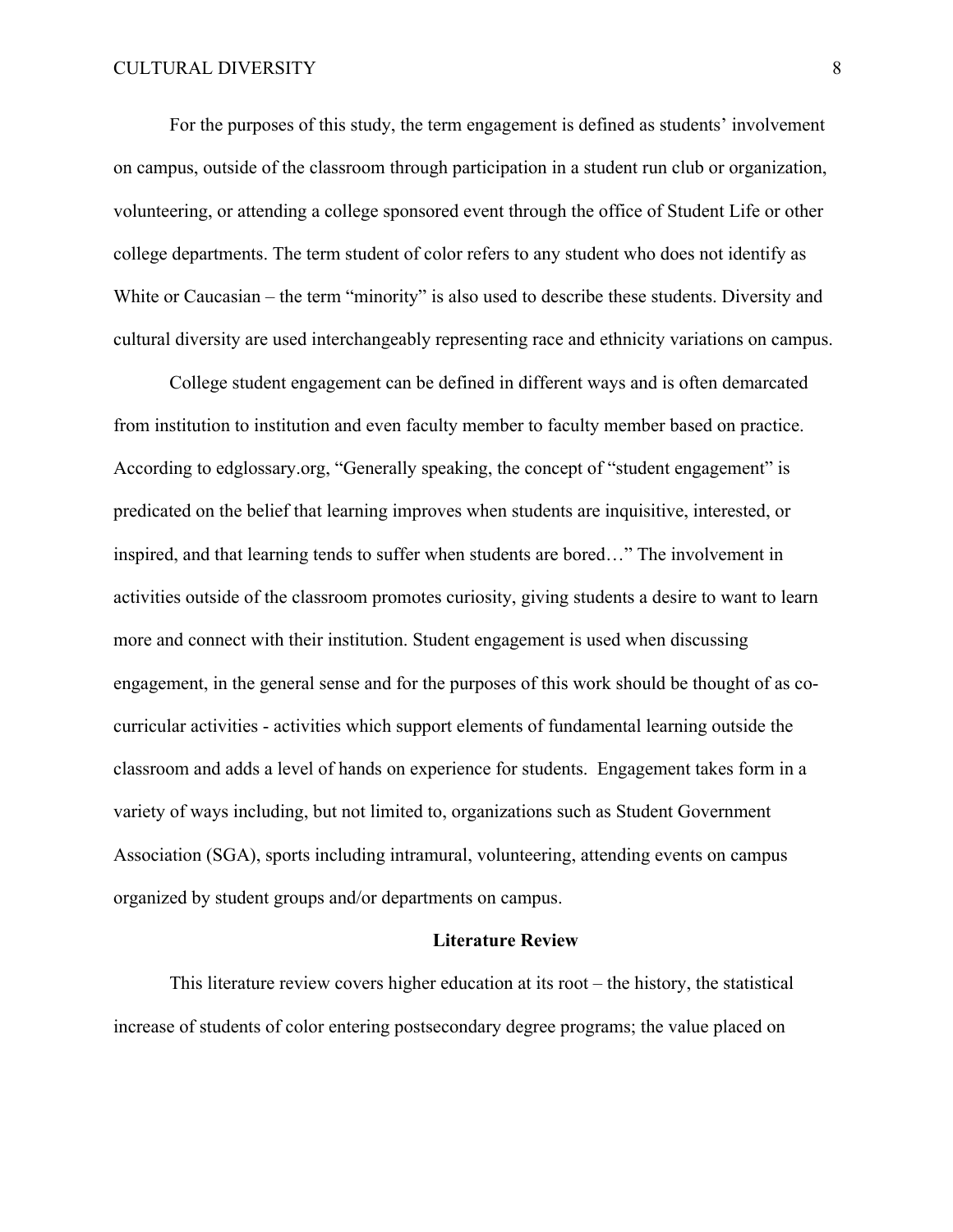### CULTURAL DIVERSITY 9

diversity in higher education institutions at the level of accreditation, professional modeling and the effect diversity has on everyone.

All methods identified in this section which were used by other researchers was useful to my study of student perception, diversity and student engagement. While these studies individually focused on elements of students, student engagement, the foundation of colleges and universities, and the remodeling of professional staff, they do not address the problems holistically. On an individual level, these studies do not focus on why students may or may not get involved on campus, nor ask their level of comfort at their institution.

### **The History and New Face of Education**

Students of color are expected to be successful in a system that was not created with them in mind, nor for their success. At its core, the higher education system was not built with minorities or women in mind which has molded and continues to impact the climate of college campuses in America today (Kupo, 2011). Along with the realization of an institution's founding principles and mission, the institution must be willing to recognize the impact its history has on its current state and the foundation of the education system as a whole. Without the *Brown v Board of Education of Topeka* (1954), it is likely laws that sustained and supported educational exclusion would still be in place today. The cultural barriers in America halt the growth of minority students before they enter the education system through lack of resources; after students of color enter the educational system, the educational gap continues to grow, keeping students of color at a disadvantage.

In American culture, youth are taught success comes with the attainment of a college degree. It is instilled in youth the only way to have a successful future, especially in America, is to earn a degree. Yet, students of color find themselves at a disadvantage for degree attainment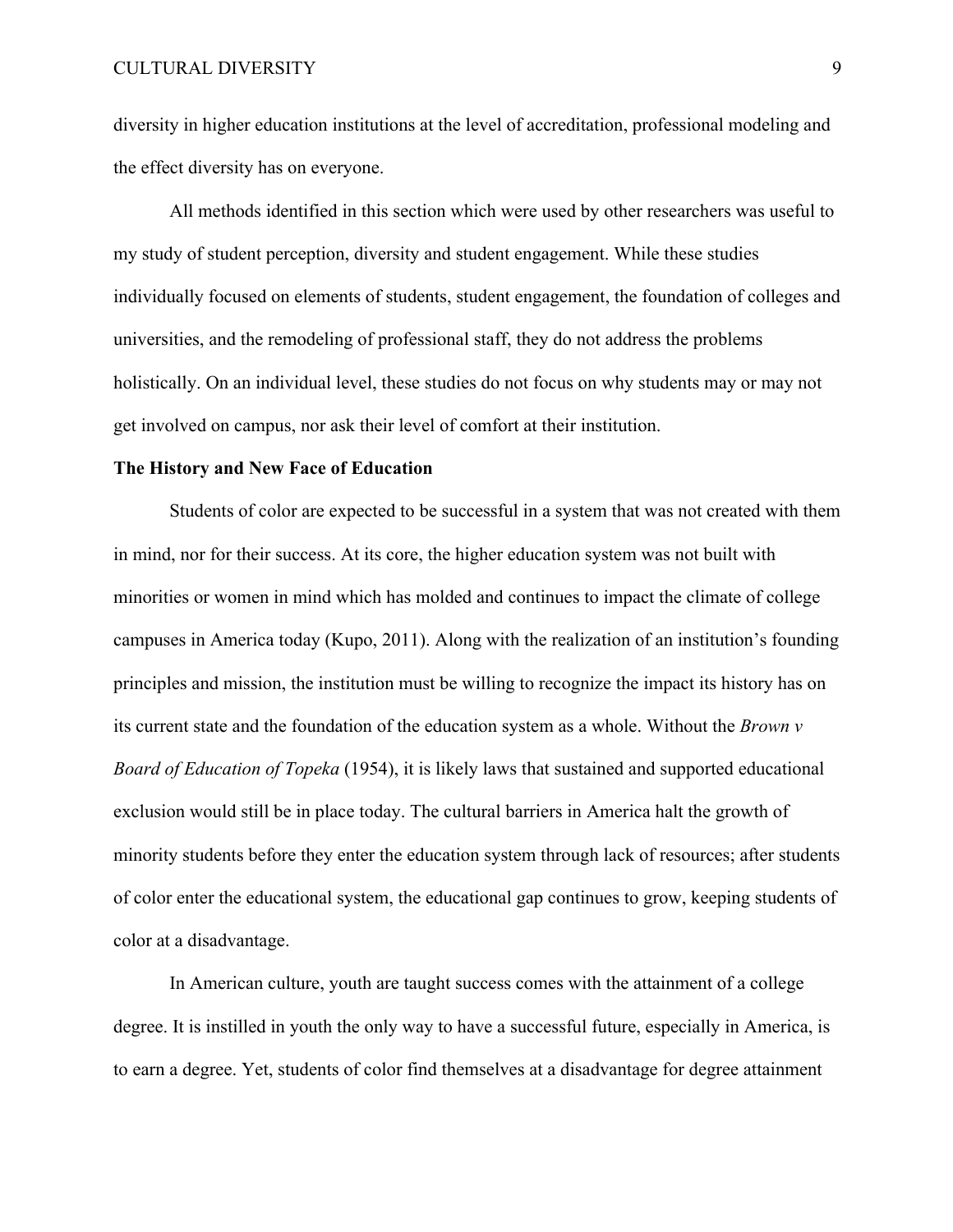when looking at access to higher education. Youth are expected to earn their high school diploma and have a desire to earn a college degree, even if it does not seem financially, mentally or physically possible. Studies show that Black and Latino students are more likely than their White peers to work while enrolled in postsecondary education, not surprisingly, the former are less likely to earn their degree. While college students, generally, are likely to work part-time jobs while working to attain their degree, students of color are more likely to have the additional responsibility of taking care of a family. Often for students of color, their matriculation is stalled by life events.

Cases like the *Brown v Board of Education of Topeka* (1954) has made way for the increasing number of students of color in higher education. Today, colleges and universities are seeing a steady increase at the undergraduate level of minority students' enrollment according to Doan (2015) but not an increase in their engagement on campus, especially at two-year institutions. According to Roach (2013), between 2009 and 2011, at the undergraduate level, Black student enrollment increased by 8.5 percent, Latino student enrollment increased by 22 percent and White student enrollment increased by 2.7 percent. Many factors are thought to be correlated with the increase of minority student enrollment and perceived lack of campus engagement by students of color. This literature review evaluates factors often associated with cultural diversity and student engagement. Doan (2015) uses qualitative and quantitative research to examine campus climate and students' of color involvement in student organizations on campus. Using multiple research methods eliminates holes in research.

Education Trust, as cited by Roach (2013), focuses on research that shows the negative effects of the education gap. Their research is done through college comparisons which is imperative to my study because they analyze different institutions – offering two and/or four year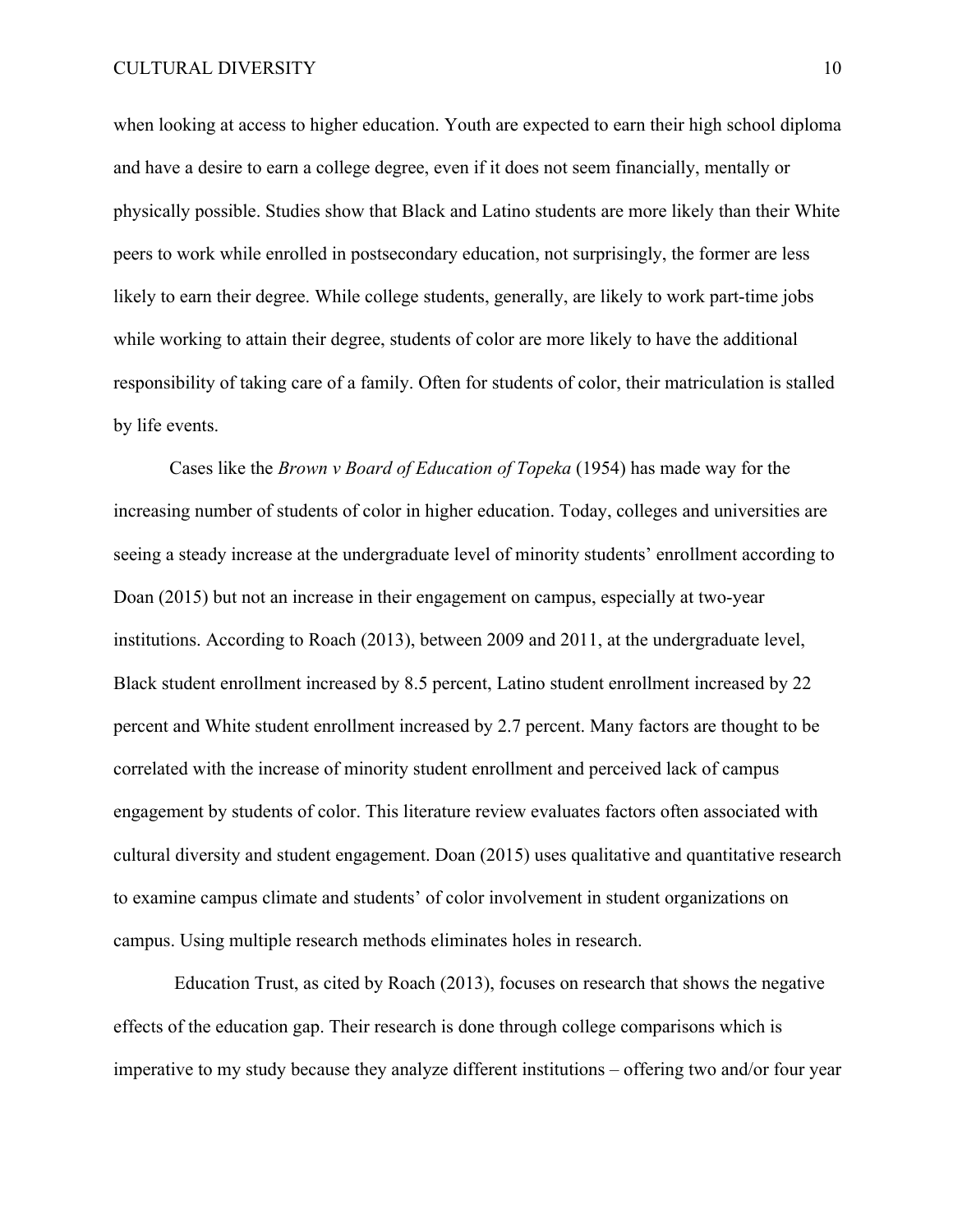degrees – serving the same population of students and their success rates. Their work evaluates the importance of institutional climate, matriculation variance and degree attainment which could show how institutions support students of color during their time in college. However, this information could be misleading – students who receive assistance at home may not seek out support at school. A study such as this, also, may not take into account variables that may have caused a student not to complete their degree outside of students not being mentally or emotionally prepared for higher education.

### **Institutional Importance**

The conscious development of inclusion and diversity starts with the accreditation process for institutions of higher education. Ferreira, Vidal and Vieira (2014), reported on the diversity and inclusion requirements present in some accreditation guidelines related to equal opportunity, which includes hiring practices. Even when diversity is identified as an institution's main area of focus, practices do not indicate priority. When evaluating the diversity or lack of diversity amongst faculty and staff members, we recognize these individuals as some of the first role models of success that students see. Students recognize faculty and staff members as success stories through the earning their degree and position(s) within the institution. Students are likely to be affected by their levels of achievement on a sub-conscious and/or conscious level. Ferreira, Vidal and Vieira (2014) offers a collection of qualitative information which outlines the guidelines of accreditation in multiple countries. The information provided by these researchers is useful in validating the importance and emphasis placed on diversity at the root of education all over the world. Therefore, the hiring of a diverse faculty and staff at the higher education level plays a vital role in addressing inequality on local and national levels.

### **Professional Modeling**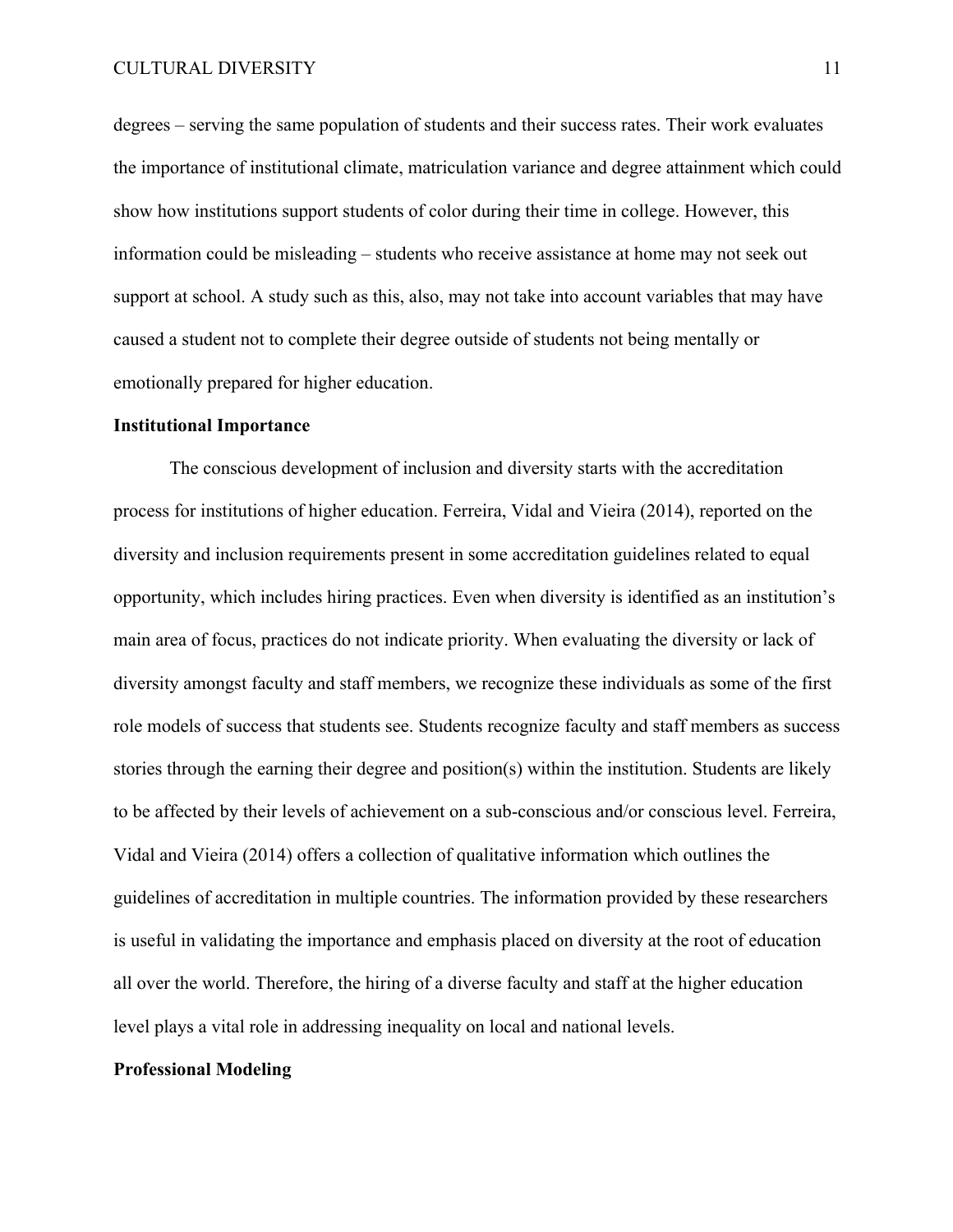If a student can see themselves in a position of success through a role model, this will play an important role in their success. Chen and Yang (2013), interviewed leaders and faculty members of color from three universities in the Rocky Mountain area. Participants all spoke about the importance of being a role model – as a person of color – at the education level which has "fewer" representation than those at the entertainment level. They accepted their responsibility to be positive role models to their students and give them professionals to look up to who they saw on a consistent basis and could aspire to be like. Consciously hiring in a diversified way provides students of color with the opportunity to aspire to be, see, and connect with someone who looks like them. This, sometimes superficial, bond is often the difference between students feeling a sense of belonging and connection which, studies show, promotes student engagement. The opportunity to connect in a genuine way while being themselves is valuable to all students; "It is our view that students cannot be fully included on college campuses unless they feel safe and free to develop during the process" (Winkle-Wagner & Locks, 2014, p. 116). This is supported by the development of student clubs and organizations which, in many institutions, require the advisement of a faculty member and/or staff. Doan (2015) articulately quotes Park (2008), explaining the basic desire of humans – the desire to belong and create strong bonds with those who are similar to them.

Chen and Yang (2013) use interviews to collect their data which is a great source of reflective data when asking about perception. Speaking with professionals of color about their experiences and struggles in higher education is an important aid when assessing the best way to support students of color. Understanding what professionals of color are faced with at their individual institutions is an important piece of understanding what students see at their level.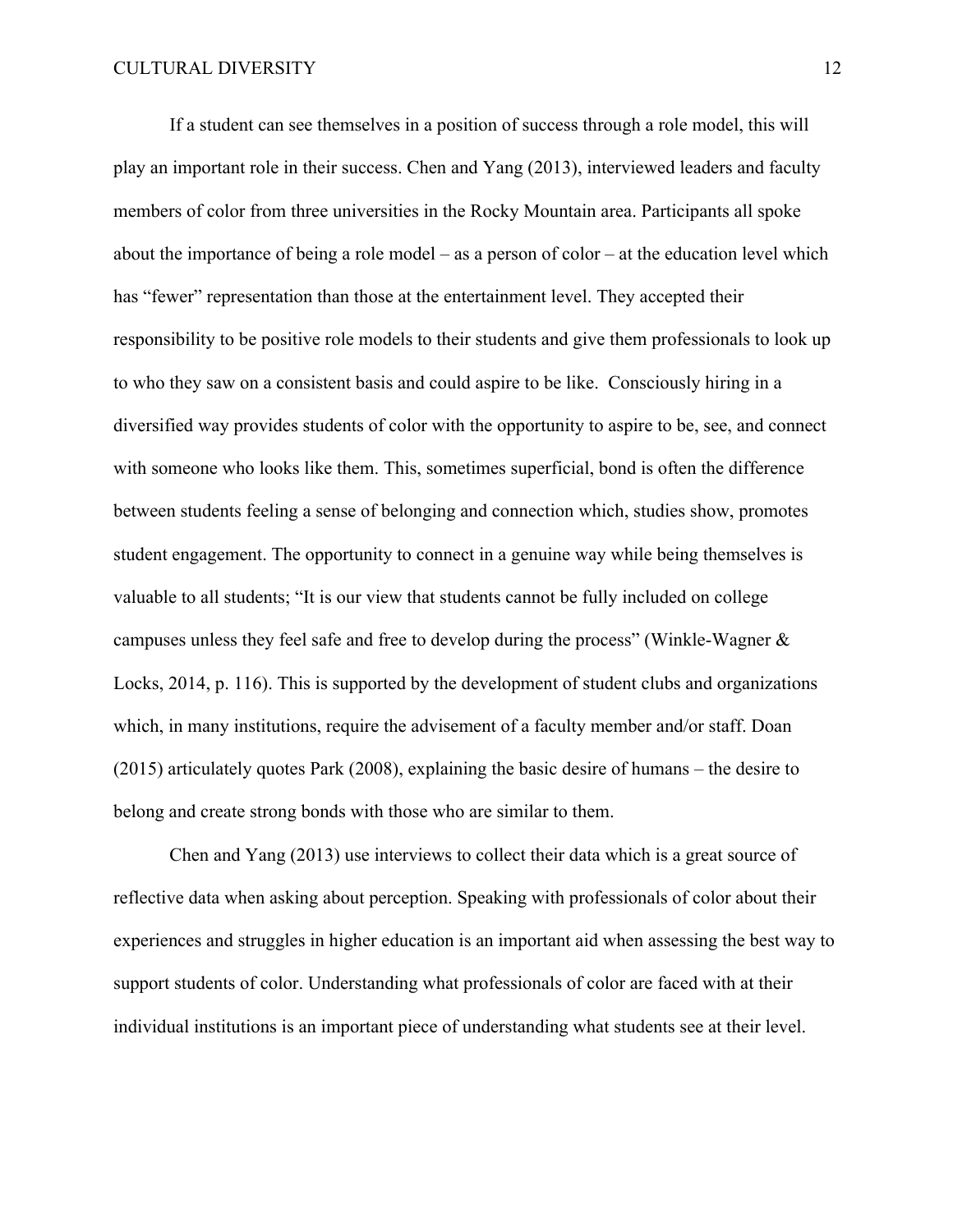Chen and Yang quote a faculty member who has taken on the role and understand the importance of being a role model to students of color.

When reviewing the previously mentioned studies, Ferreira, Vidal and Vieira (2014) outline regulations of accreditation from different, states and countries while highlighting the aspects of diversity and inclusion; Chen and Yeng (2013) has the voice of faculty members and researchers, but neither has the voice of the student body; while Doan (2015) quotes students in his study, it is not with great depth. It is not uncommon to hear from educators and professional staff, "We are here for [because] of the students; if they weren't here, we wouldn't be either," yet, students' voices are absent when they are affected the most. Research suggesting how to hire faculty and professional staff of color, even the importance of diversity, has been concluded, but the scholarly dialogue correlating the increasing number of minorities pursuing a college degree and the decreasing number of minorities attaining a college degree lack.

### **Diversity Affects Everyone**

The student voice is the most important element of this research but is not present in scholarly review. An important element of absent literature related to student engagement and diversity is the effect, or lack of effect, this has on White students and how they are/can be involved in changing the climate at their perspective institution. This element should be thought of not only as a missing piece of the student voice, but as a missing piece of literature by those affected by the institution's decisions to not actively work to create a welcoming environment for students of color. Research shows, White students benefit from integrated schools. According to Katherine Phillips, a professor at Columbia Business School, as cited by National Public Radio Education (2015) (NPR), when working in diverse groups, people are more likely to "work harder and focus on the task more." When observed from the higher education perspective, it is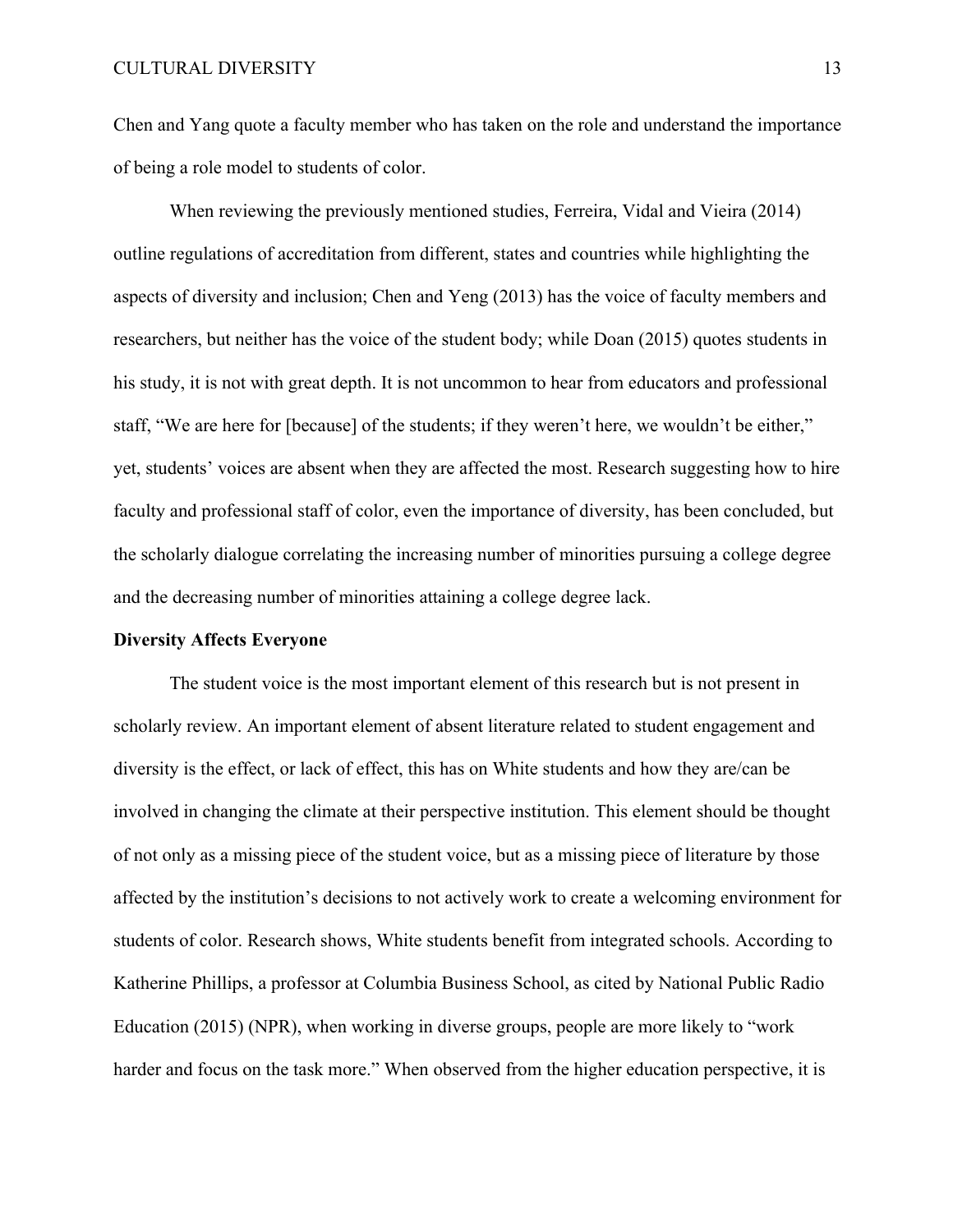important to note the time and energy students devote to educationally purposeful activities is the single best predictor of their learning and personal development (Austin, 1993; Pasacarella & Terenizine, 1991; Pace, 1980) as cited by Kuh (2001).

### **Methods**

Students enrolled in and attending North Shore Community College were surveyed. Students were asked about their current level of involvement on campus, their responsibilities on and off campus (work, family, etc.), their cultural background and how they defined diversity and student engagement. According to North Shore's website the institution serves "26 cities and towns along the coastal region from north metropolitan Boston to Cape Ann." During the fall of 2015, there were 6,961 total students enrolled. Of the 6,961 students, 39.3% were identified as "minorities." Their website states, "The population served by NSCC represents a mix of urban and suburban, a diversity of ethnic and racial groups, white- and blue-collar, middle- and lowincome groups, as well as growing numbers of recent immigrants" (North Shore Community College, n.d.).

To better understand the correlation often seen in student engagement, student retention and student graduation rates at the postsecondary education level, the importance of diversity and the value of mentorship, this study utilized questionnaires to collect qualitative data from North Shore Community College students. This approach allowed participants' observations, experiences and voices to be heard and recognized as the key factor of this study. I believe students of color are not as engaged as their White peers on college campuses because their voices, often, go unheard and their experiences are not validated. Students of color are forced to ignore their experiences and identities and adapt to White culture (Quaye, Griffin, & Museus, 2015). Practice(s) should reflect institution's mission statements and not only exist in theory.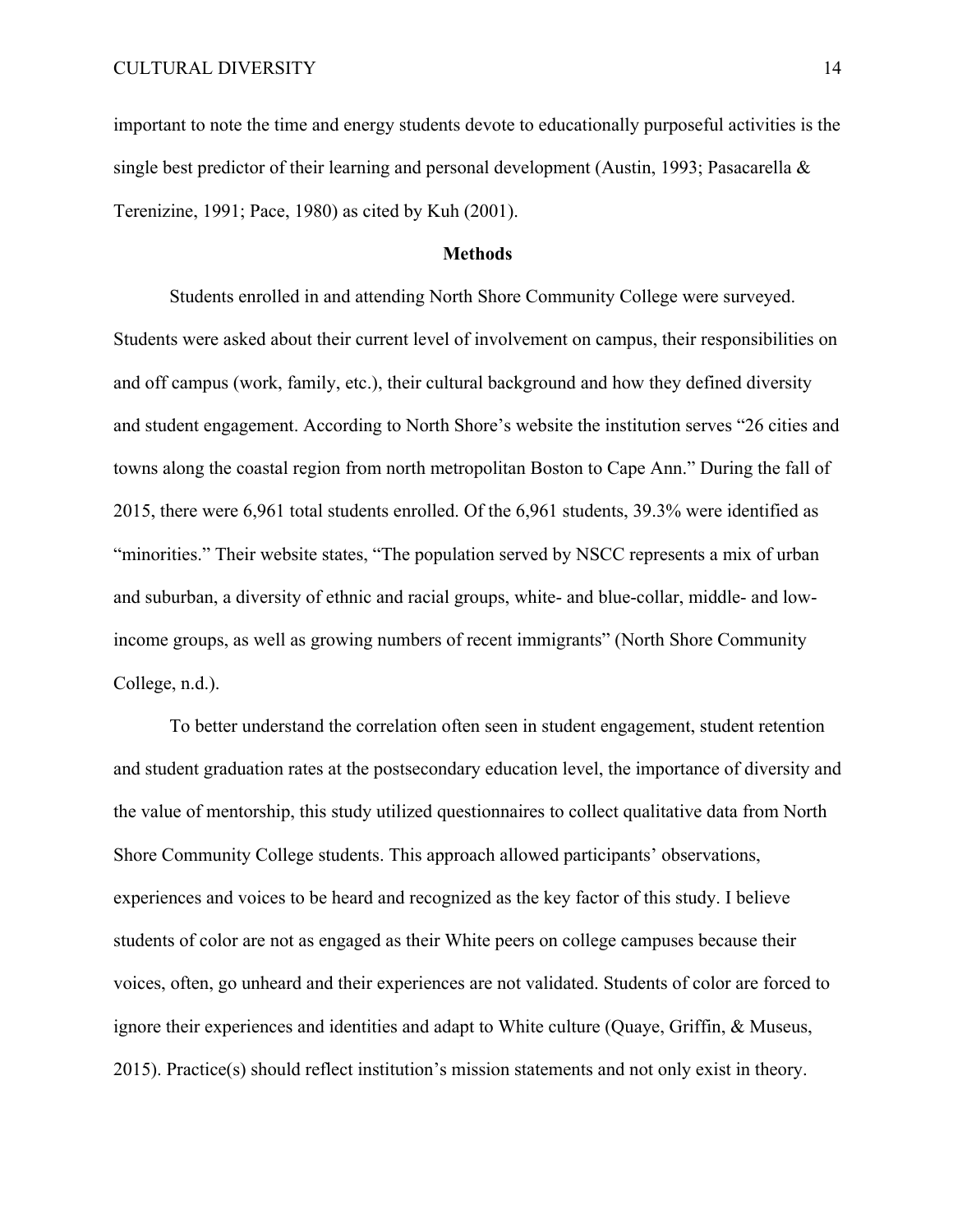### CULTURAL DIVERSITY 15

Because I seek to understand the perspective of students in relation to diversity and student engagement, this study was conducted within a transformative paradigm; based on a transformative paradigm, which recognizes that various versions of reality are based on social positioning (Mertens, 2012). Through the participation of students attending North Shore Community College, the voices of those directly affected were collected. Students can influence change in the division of Student Affairs associated with the hiring of new faculty and staff, while impacting events and activities sponsored by the Student Life Department.

The role and responsibilities of the researcher are defined in this section. Understanding the connection the researcher has to this study helps readers to understand its foundation. The sample, recruitment, data collection and analysis of this study are also discussed in this section; North Shore Community College has multiple campuses, understanding the Lynn campus and culture is an important piece to this study, especially as it relates to students engaging with the researcher and taking the survey.

### **Research Paradigm**

The transformative paradigm aided in the research process. According to Mertens (2007), knowledge is not impartial, but influenced by personal interest. Understanding what students are interested in and/or feel connected to inform this research. If students understood the power they possess in aiding in the creation of programming and/or changing the climate of the institution, would they be more likely to engage on campus?

### **Role of Researcher**

I would like to acknowledge my experience in the field of student engagement as the previous Assistant Coordinator of Student Activities at North Shore Community College. In this role, I was responsible for programming on two of North Shore Community College's campuses.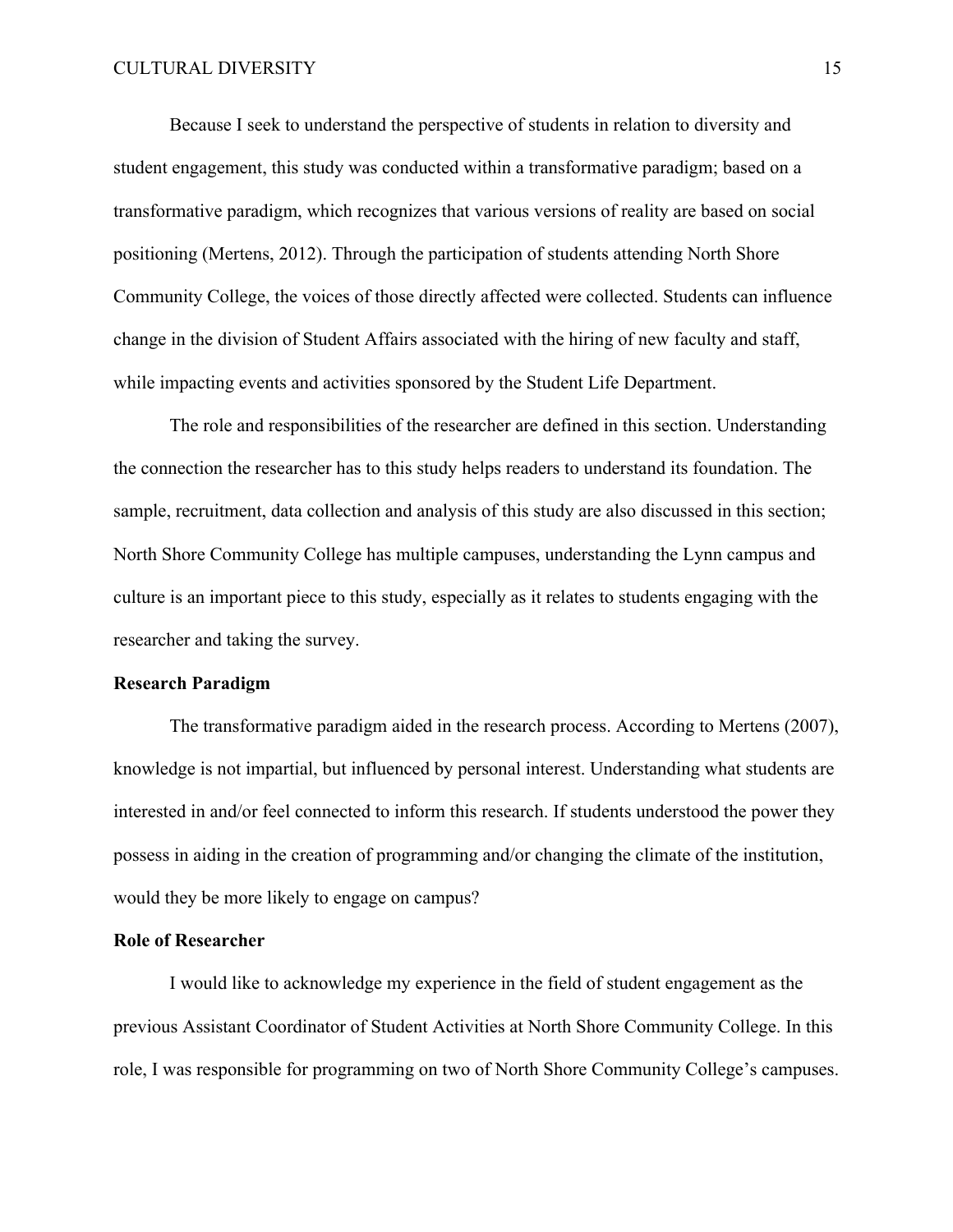During this period, I had several interactions with other staff and, faculty, along with students who voiced concerns and raised questions related to diversity on campus, and this experience informs this study. It was my duty to remain unbiased during the introduction of the survey while asking students to participate and communicate my new position within the institution to any students who may have recognized me from my previous position in an effort to not affect data results.

### **Sample and Recruitment**

With permission from the Vice President of Student Affairs and Institutional Review Board at NSCC, I reserved space and a table outside the Lynn campus's cafeteria and verbally asked students, as they were passing by, to complete my questionnaire. The Lynn campus was selected because of the previous experience the researcher had and witnessed of student engagement on that particular campus, which has a greater percentage of student engagement than the Danvers campus. A sample of North Shore Community College students were asked to complete the questionnaire during their lunch break, transition from one class to the next, or as they left campus. Participants were made aware that this was not a requirement and not participating would not affect them in any way. Any registered student willing to participate was included in the study. Incentives of free doughnuts or apples were offered to all students. No students required special accommodations, but may be considered to be a part of a vulnerable population. A sample of cultural, gender, racial and socio-economic diversity students were gathered. Participants were given a verbal, general, overview of the project before being handed a consent form and questionnaire. In the overview, I introduced myself as a student at Merrimack College who was dedicating her Capstone Project to student engagement at North Shore Community College. I then explained to students that a Capstone Project is, essentially, the final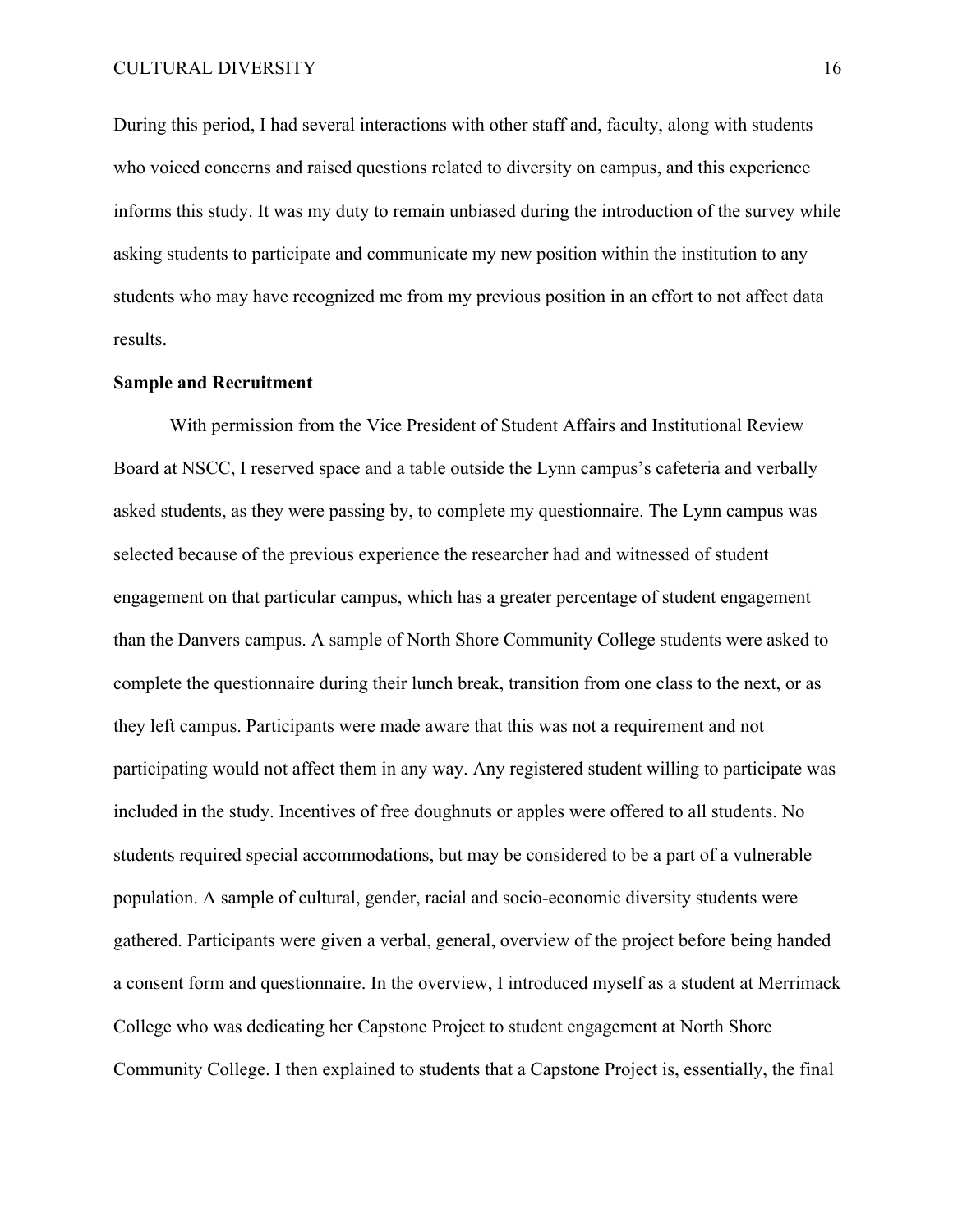research paper to earn my degree. Students were thanked for their time and given the opportunity to ask any final questions about the project and questionnaire as a whole.

### **Data Collection and Analysis**

The primary method of data collection was surveying because of time / availability constraints. Data was collected February 16, 2016 and February 19, 2016, with a questionnaire serving as the source of data collection. The questionnaire was broken into two parts: demographics and survey. The demographics section gathered basic information such as age, gender, race, ethnicity and number of semesters spent at North Shore Community College so far. Part II, the survey, contained 11 questions and took students approximately five minutes to complete. Questions aimed to gather information regarding students' level of engagement on campus, level of commitment / responsibility outside of campus, and perception of diversity. Examples of questions are as follows: (1) How do you define "diversity"? (2) In your opinion, is North Shore Community College a diverse institution? (3) Would you consider yourself to be an engaged student? Understanding no one can look into my mind to understand exactly what I mean by each question (Taylor & Medina, 2013), questions were written in their simplest form. Students interested in having a deeper conversation about the study were given the opportunity to contact the researcher via email for a semi-structured interview based on the survey. The survey was prepared in English and consideration was taken for the possible misunderstanding of questions by students whose first language may not have been English.

### **Significance**

This study provides communities with a look into the true value of diversity in higher education. It also provides prospective students with questions to ask institutions before deciding to attend by being able to identify support systems put into place for students of color and to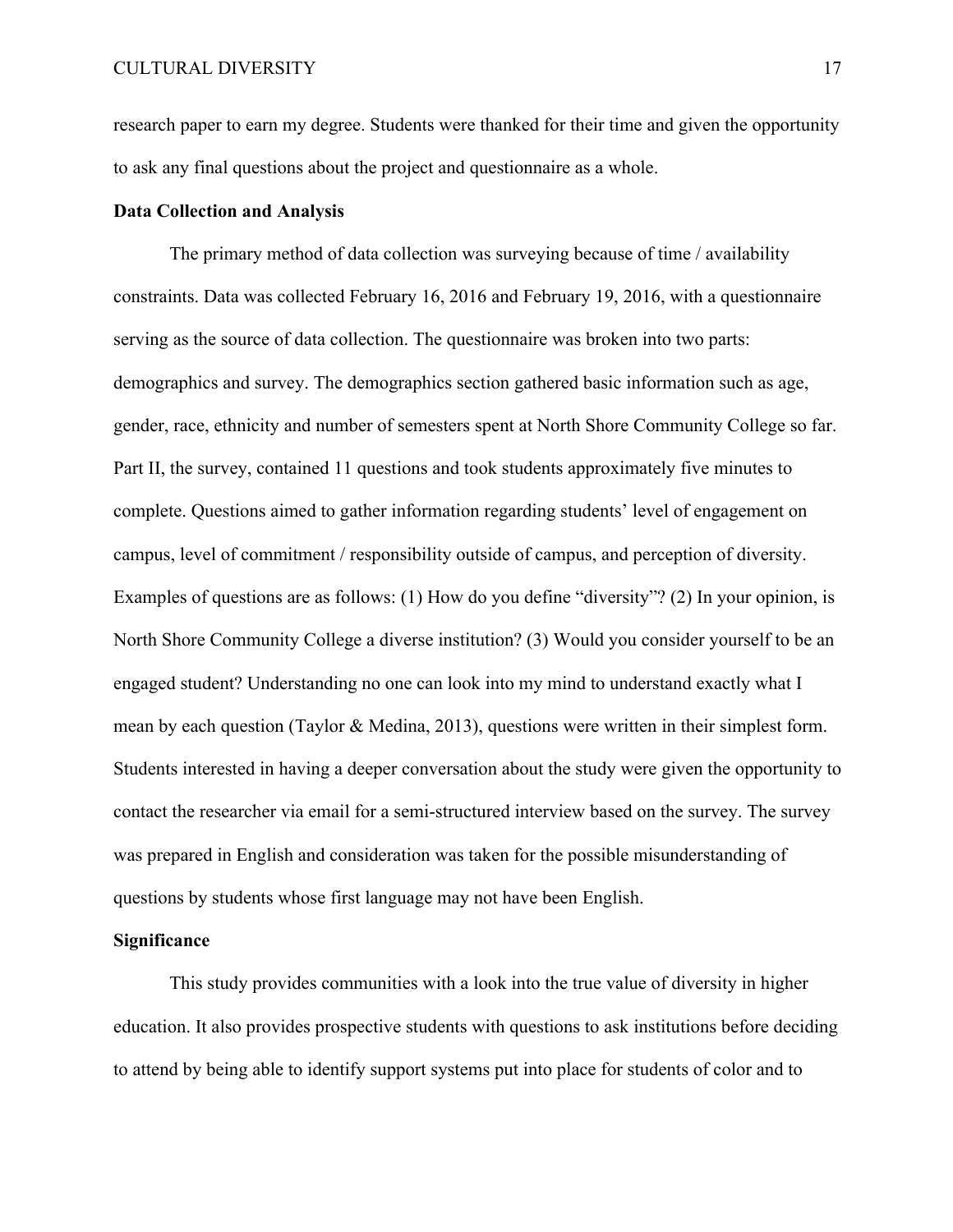recognize the value an institution places on diversity. The research presented in this study provides families of color with a foundation of questions to ask and to hold institutions to when asking for consistent support through the matriculation their children's college experience.

There is a plethora of scholarly work available surrounding the increase of students of color attending college and not completing their degree, but a lack of information including the institution's involvement – lack of professionals available for mentorship in the form of faculty and staff, inclusive programming and activities for students of color, and students' voices in what takes place on campus. This study affords scholars a different view into the success and/or lack of success of students of color.

### **Results**

The study of history shows a consistent pattern of cultural exclusion in society, politics and education. However, research suggests when an individual feels a sense of connection to someone or something they feel a sense of belonging and, even, a sense of obligation. An obligation that can take on many forms. For a student struggling with classes, obligation could mean weighing the pros and cons before dropping a class; obligation could mean understanding there are people who believe in you and you not wanting to disappoint them, and push through to the end. For individuals who do not have that innate sense of self-motivation, obligation is what keeps them in school. In higher education, connection can be developed through professional mentorship amongst faculty and/or staff with students, amongst classmates and through common interests via clubs and organizations on campus, yet students of color are less likely to become engaged at the undergraduate level and are less likely than Caucasian students to attain their degree. Thus, evaluating the impact of students' perceptions of cultural diversity on levels of engagement is an important element of student retention.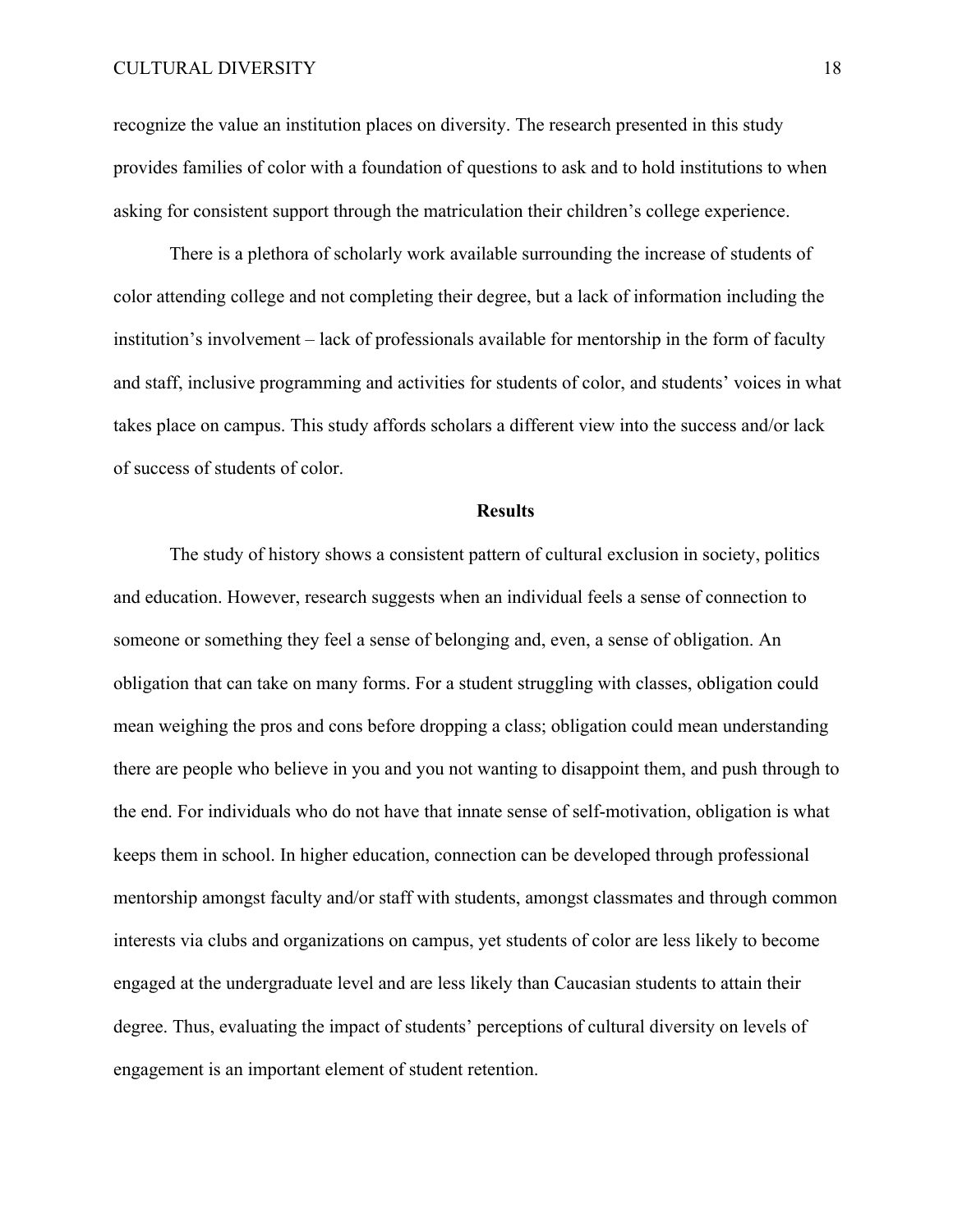### **Demographics**

Five pieces of demographic data were collected from each participant which included age, gender, race, ethnicity and number of semesters students had been attending North Shore Community College (NSCC) to evaluate the impact perceptions of diversity have on student engagement. Demographics were collected through open-ended questions to allow for selfidentification. Often participants questioned the difference between ethnicity and race which is addressed in the discussion section. A total of 39 student participants took the survey. Two student participants had been attending NSCC for one semester, 20 student participants had been at NSCC for two semesters, four student participants had been at NSCC for three semesters, two student participants had been at NSCC for four semesters, two student participants had been at NSCC for five semesters, four student participants had been at NSCC for six semesters and three student participants had individually been attending NSCC for eight, nine and 10 semesters.



Figure 1 represents the number of student participants who indicated their age on the questionnaire. Two students between the ages of  $18 - 19$  participated in the survey, 18 students between the ages of  $20 - 29$  participated in the survey, two students between the ages of  $30 - 40$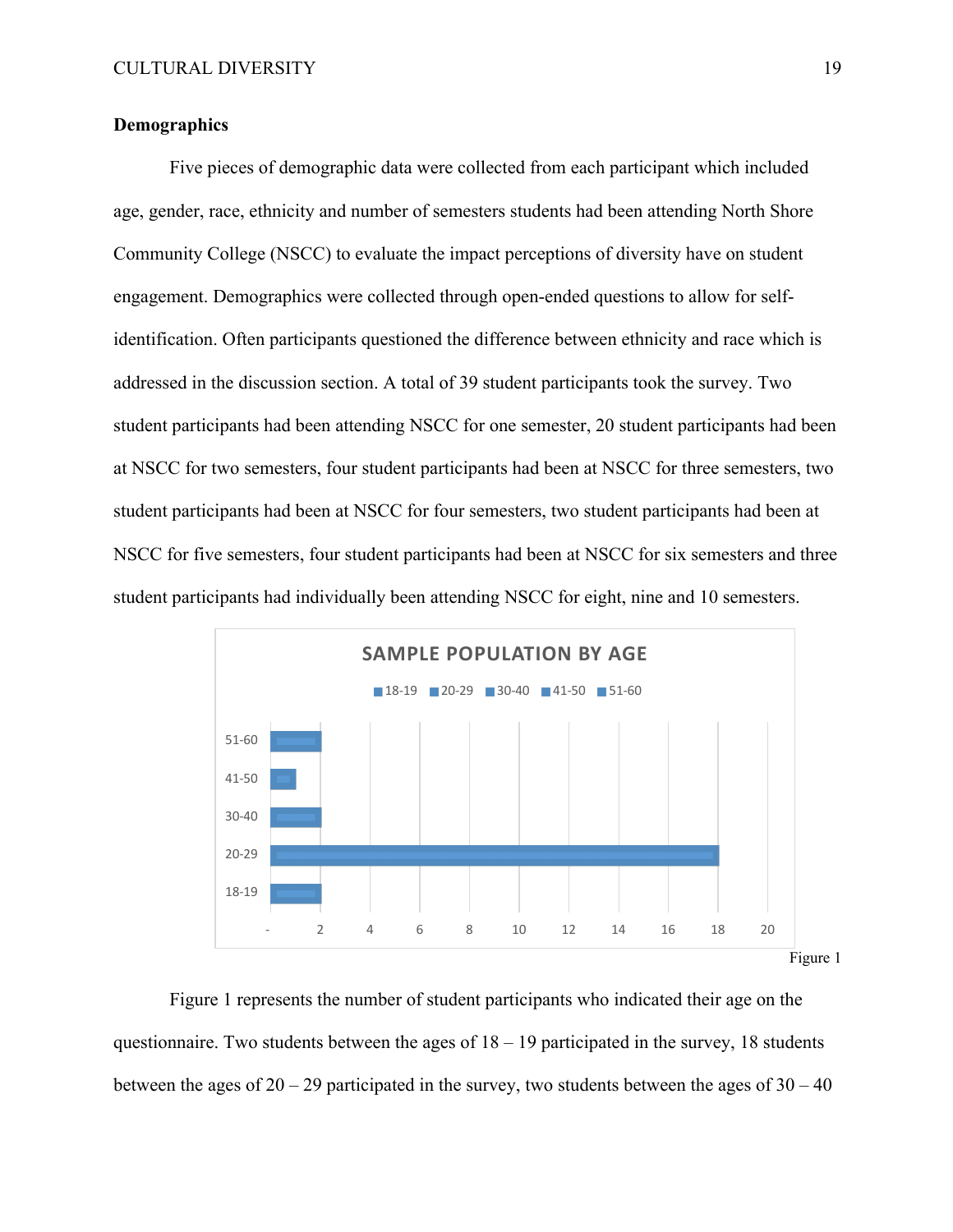participated in the survey, one 46 year-old student, and two 56 year-old students participated in the survey.



Figure 2 represents the number of student participants by gender. The results show 18 students who identified as female participated in the survey, 19 students who identified as male participated in the survey and one student who identified as transgender participated in the survey.



Figure 3

Figure 3 represents the number of student participants by, self-identified, race. Black identified students consist of five, with three students identifying as African-American and one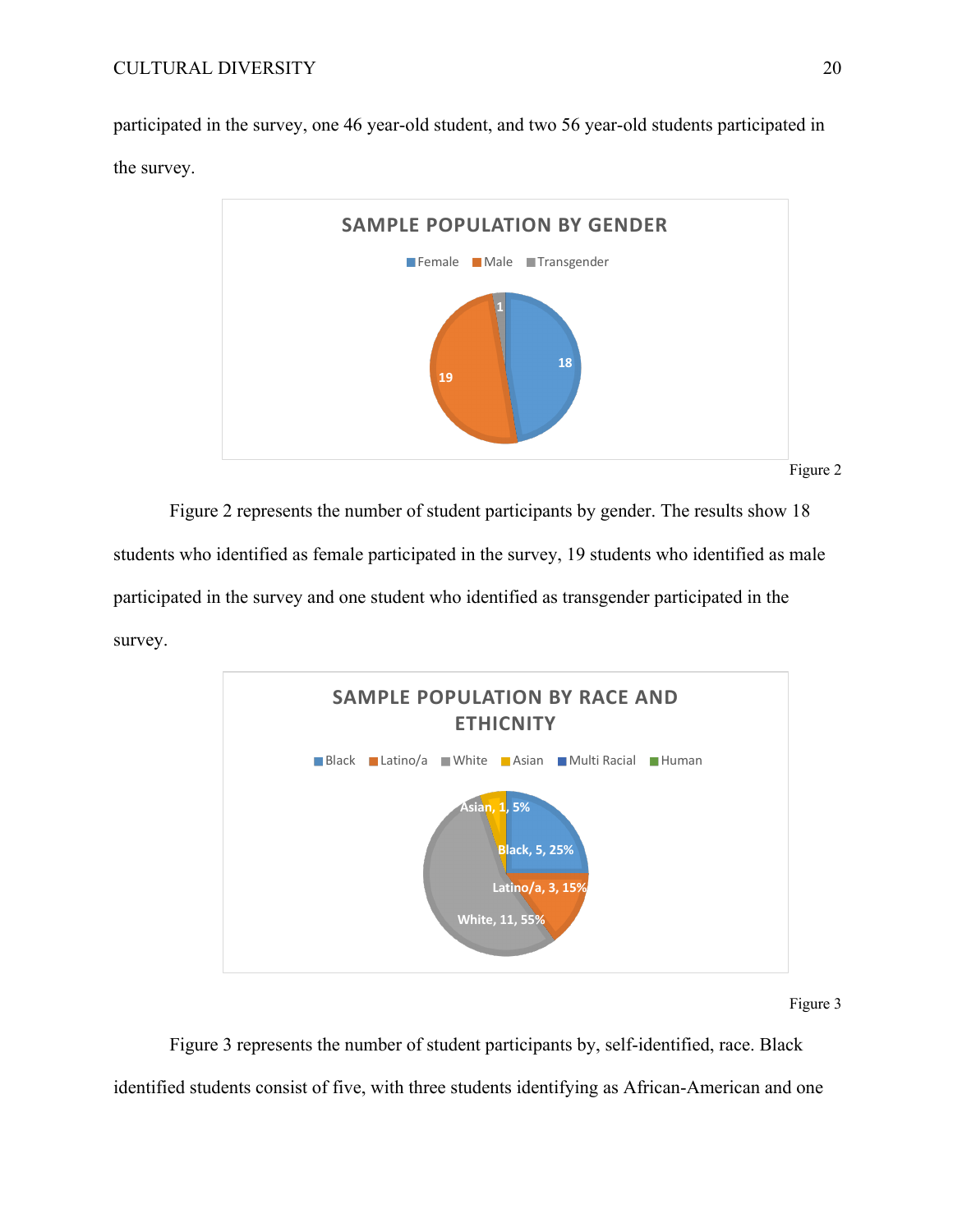student identifying as African. Latino/a identified students consist of three students identifying as Latino/a, three students identifying as Hispanic and two students identifying as Dominican. Eleven students self-identified as white, while two students identified as Caucasian. One student identified as Asian, and one student identified as Cambodian. Three students identified as Multicultural or "Mixed," and another student identified as "Human".

## **How do you define "diversity?" and In my opinion, NSCC is a diverse institution on all levels.**

Focus was placed on two particular questionnaire prompts: How do you define "diversity" and "In my opinion, NSCC is a diverse institution on all levels". When asked how they define "diversity", students' responses varied. Some participants defined diversity in the following ways: One student defined diversity as, "Different cultures", while another student defined it as, "All walks of life." Most students had a general idea of diversity. Other responses to statement were: "Difference in people, beliefs, ethnicity, and life styles", "The differences that set us apart to be unique", "Lots of different things in a cluster", "A mix of age, race, and gender," "Diversity is the different groups and ethnicities within a group," and "Different types of people – LGBTQ, different races so on." One student did not define diversity, instead, in some ways, mentioned the lack of diversity by saying, "It's a challenge to see the diversity in your class". Five students did not respond to this question. However, when asked to respond to the prompt "In my opinion, NSCC is a diverse institution on all levels," all 39 student participants responded rendering the following results: 43.59% of student participants strongly agreed, 43.59% agreed, 5.13% remained neutral, 5.13% disagreed and 2.56% strongly disagreed. **There are faculty and staff members, at NSCC who share my cultural background.**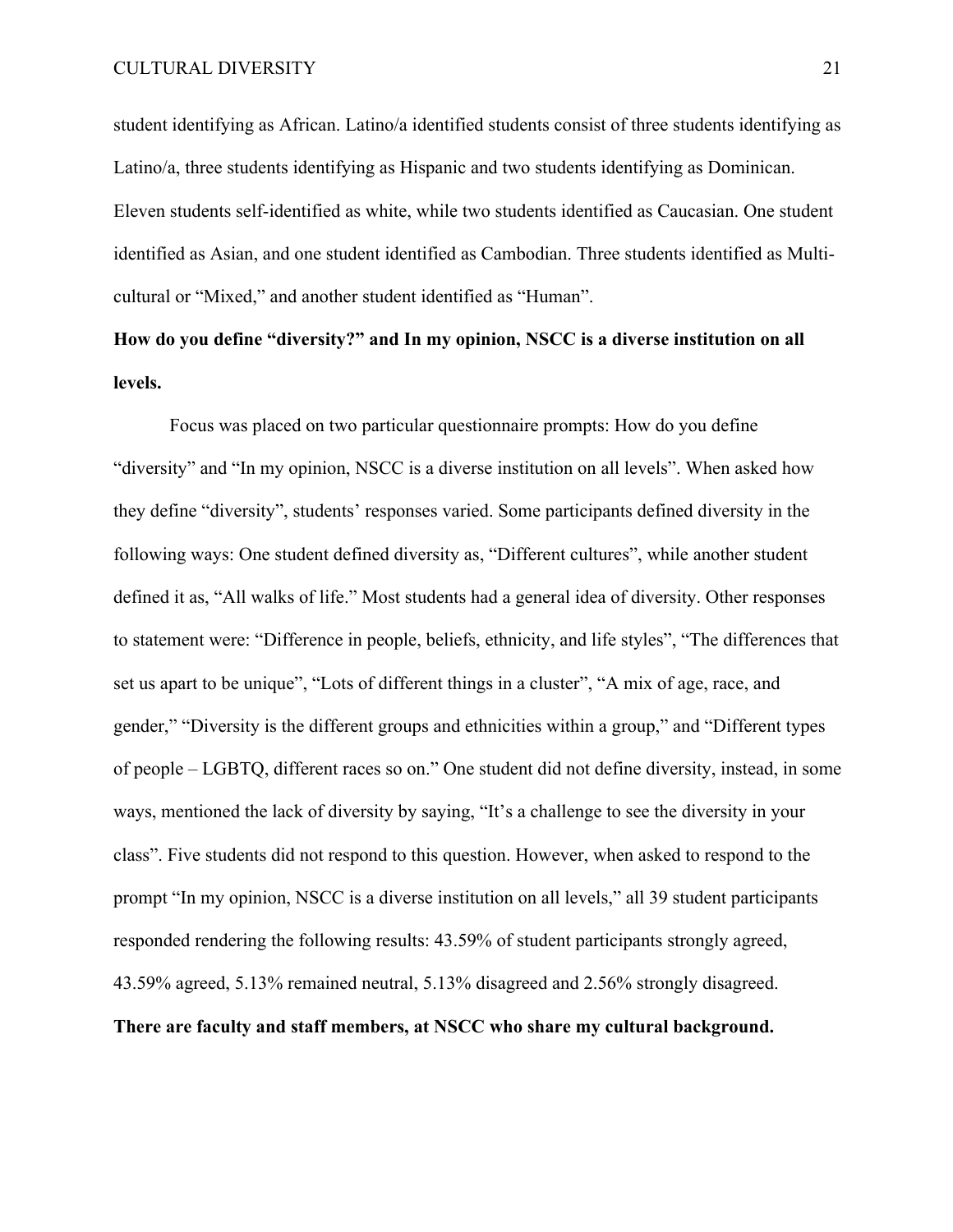When asked whether they believed that there were faculty and staff who shared their cultural background, 23.08% of student participants strongly agreed, 56.41% agreed, 7.69% remained neutral, 10.26% disagreed and 2.56% strongly disagreed, Figure 4 represents these statics.



### **How do you define "student engagement?" and I am an engaged student at NSCC.**

When asked to define "student engagement" in their own words, student responses varied. Some examples of students' definition of student engagement are as follows: "Students engaged in activities around [the] school and community," "When a student is part of the community," "Participation," "Being active," "Including yourself in school activities," "Involvement in core curriculum activities… Volunteer work," "When a student is interested in something," "Going to class. Doing homework." One student responded with, "Not sure." Four students did not respond to this question. Although some participants did not know how to define "student engagement," all 39 student participants responded, answering whether or not they considered themselves an engaged student at NSCC. Figure 5 shows the results of this survey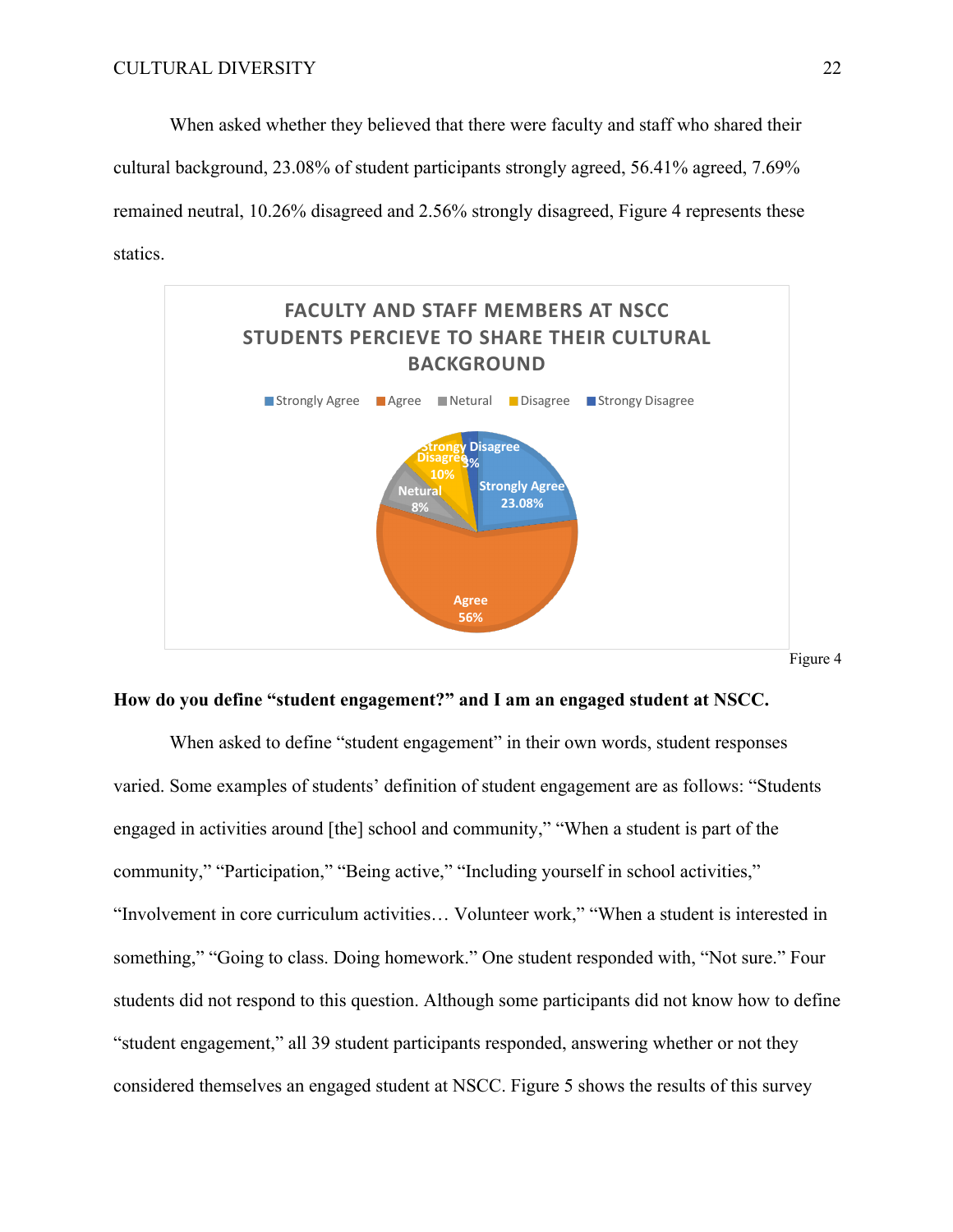question: 17.95% of student participants strongly agreed, 46.159% agreed, 23.08% remained

neutral, 10.26% disagreed and 2.56% strongly disagreed.



Figure 5

It would benefit institutions such as NSCC to highlight and define "student engagement" as a community. While it is possible to find a broad definition for student engagement, it does not look the same on all campuses. Results of this survey suggest students do not completely understand student engagement. For the purposes of retention, it is important for faculty and staff to engage students in meaningful ways, however, it is hard to determine if diversity or lack of diversity is a conscience factor when students are determining whether or not to become engaged on campus.

### **Discussion**

To analyze the key question of this study: do students' perceptions of cultural diversity in a community college impact engagement? The focus was placed on one crucial question and two fundamental statements from the questionnaire given to participants to investigate the research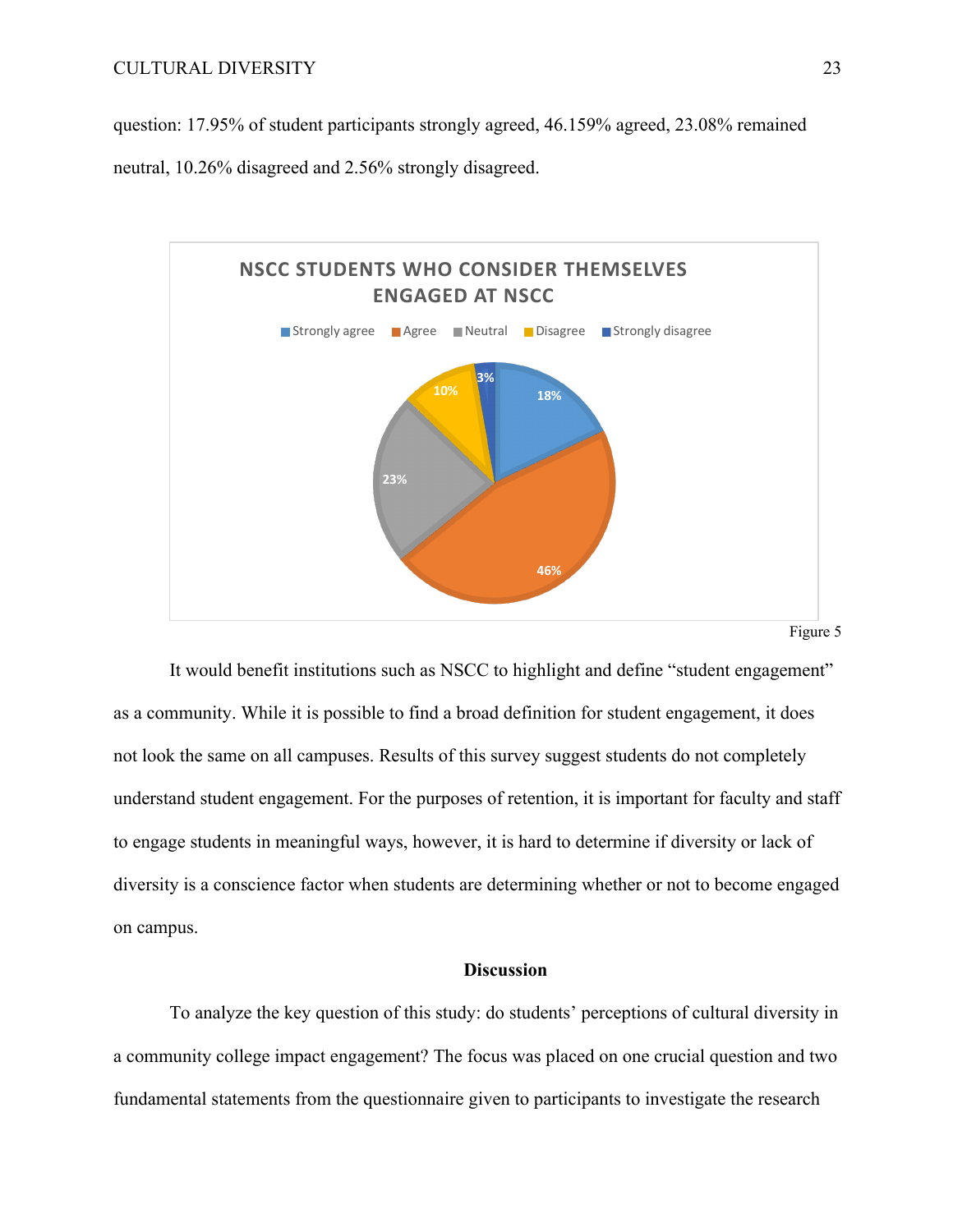question: (1) How do you define diversity; (2) In my opinion, North Shore Community College is a diverse institution on all levels and (3) I am an engaged student at North Shore Community College. Based on the study results, there is evidence that suggest a correlation between diversity, as perceived by students, and student engagement. Throughout this section focus is placed on four major themes that emerged: (1) the difference between ethnicity and race, (2) the importance of what students are doing in college versus where they attend college, (3) hiring practices at institutions of higher education, and (4) understanding student engagement. This discussion section also covers the limitations of this study, its implications and recommendations for further research.

### **Ethnicity vs Race**

The first section of the survey was the demographics section. Before students began addressing the survey, through open-ended demographic questions, students were given the opportunity to self-identify their culture, race and gender. Students were not given pre-selected categories to determine their race, gender and/or ethnicity. Student participants were able to share how they wished to be identified in the areas of gender, race, and ethnicity. The demographics section was arranged in this way to prepare participants to think about culture and their own identities. However, the demographics section caused more discussion at the time of surveying than originally expected. Students found themselves unable to determine the differences between ethnicity and race – often asking the researcher the difference between the two and how they are defined. The distraction of this question may have affected how students responded to the remaining survey questions.

### **Location vs Involvement**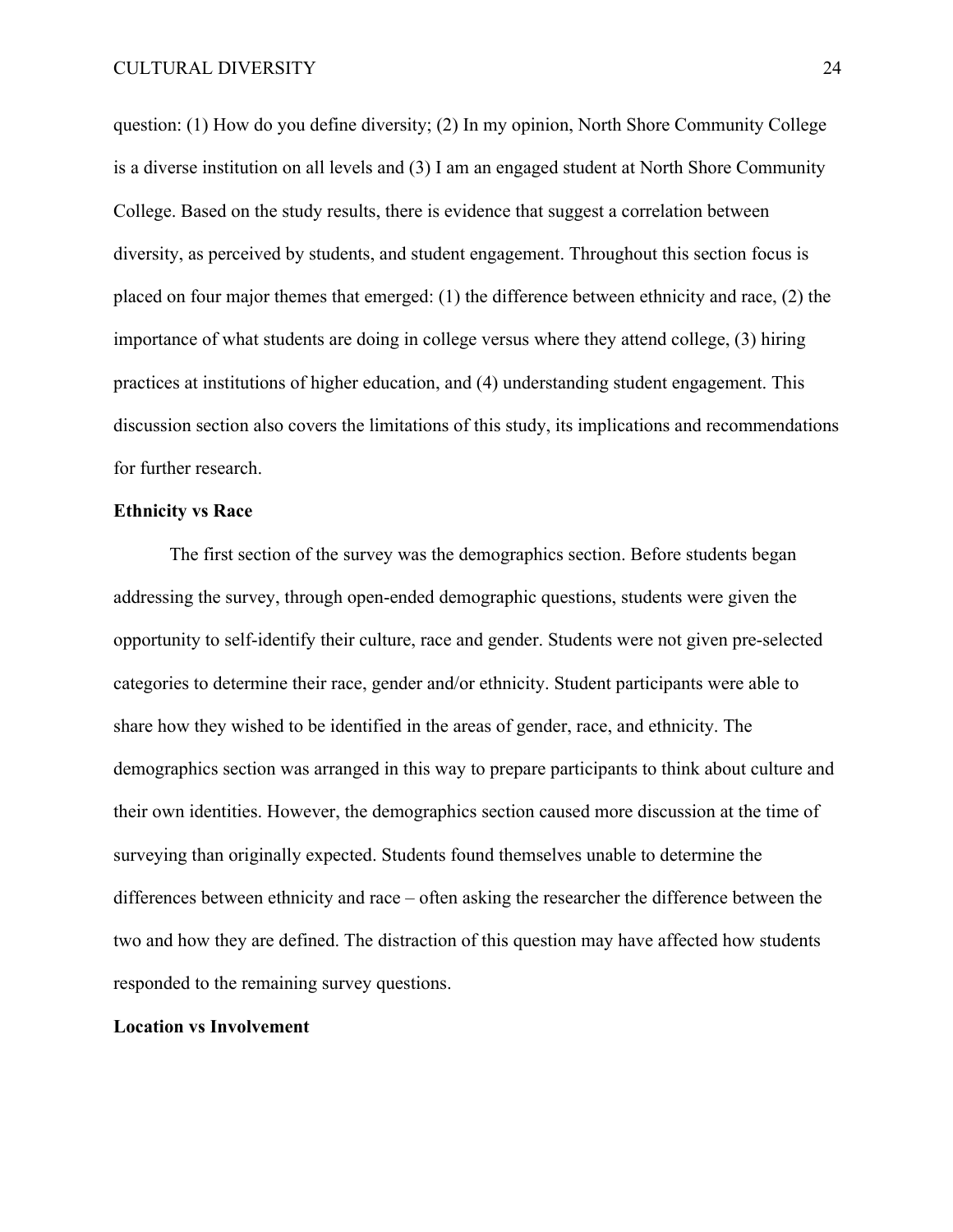While students are more likely to attend institutions in which they feel their cultural background is represented, research suggestion what students do during college counts more in terms of desired outcomes than who they are or even where they go to college (Kuh, 2001). This study examined the ongoing debate of the impact diversity has in higher education settings, specifically community colleges, as it relates to students' levels of engagement.

Research suggests students who do not feel a sense of connection to their institution of study may not complete their degree which is enough to impact the retention rates of institutions impacting their numbers and funding. Revisiting the "basic desire" of humans – to connect with others and belong – as stated by Park (2008), students who do not feel there are others who share similarities to them are not likely to matriculate through graduation. This feeling of exclusion can be connected to the history of the education system which has shown throughout research, at its foundation, the educational system was not built for the advancement of people of color. The feeling of exclusion could be eliminated through the involvement of clubs and/or through students developing a professional relationship with faculty and staff members. Results from this study supports the idea that the higher education system was not built with minorities or women in mind and continues to impact the climate of college campuses in America today (Kupo, 2011).

### **Hiring Practices**

This study complements an emergent body of research related to diversity, student retention and student engagement by examining one key question: do students' perceptions of cultural diversity in a community college impact engagement? While it is important to acknowledge student voice and perception, it is ultimately up to institutions to make changes. Previous research has highlighted the need for institutions to change student, faculty, and staff demographics with necessarily well-funded and otherwise aggressive recruitment, admissions,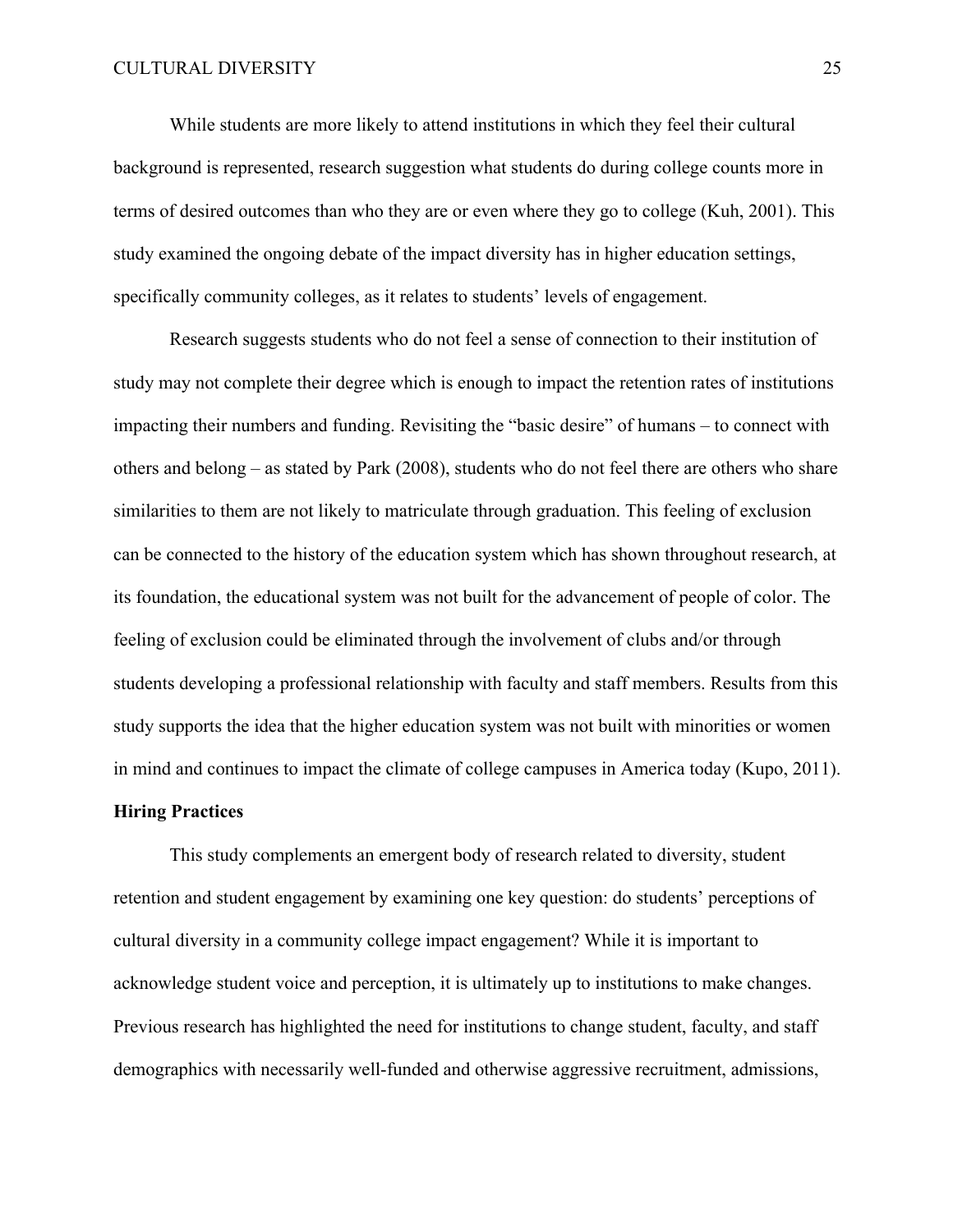and hiring and retention programs (Clark, 2011). If students are not finding or building genuine connections with their peers whom they feel share their cultural background, it is imperative that institutions are intentionally hiring diverse faculty and staff. It is no surprise the hiring of diverse staff is mentioned and supported in accreditation requirements, as pointed out by Ferreira, Vidal and Vieira (2014).

### **Understanding Student Engagement**

Providing a working definition for students would have given them a foundation to think about their definition and could have altered results. Realizing there are students who feel it is "hard to see" diversity, according to one participant, in their classroom allows educators of all cultural backgrounds the opportunity to acknowledge that there are students who notice and/or perceive a lack of diversity within the institution.

As the researcher, I was impressed by students' understanding of diversity and surprised by their lack of understanding of the term "student engagement" based on survey responses. While all 39 participants responded to the statement, "I am an engaged student at North Shore Community College" with 46.15% or 18 students agreeing with this statement, only 35 responded to the question before that which asked how they defined "student engagement". Responses such as, "Not sure"; "When a student is interested in something"; "Going to class. Doing homework"; "When a student is part of the community," suggests students do not completely understand the concept of "student engagement" and students have very different ideas about what engagement is which would make true correlation difficult – if their level of engagement is determined by how they understand "student engagement" are they truly engaged?

### **Limitations**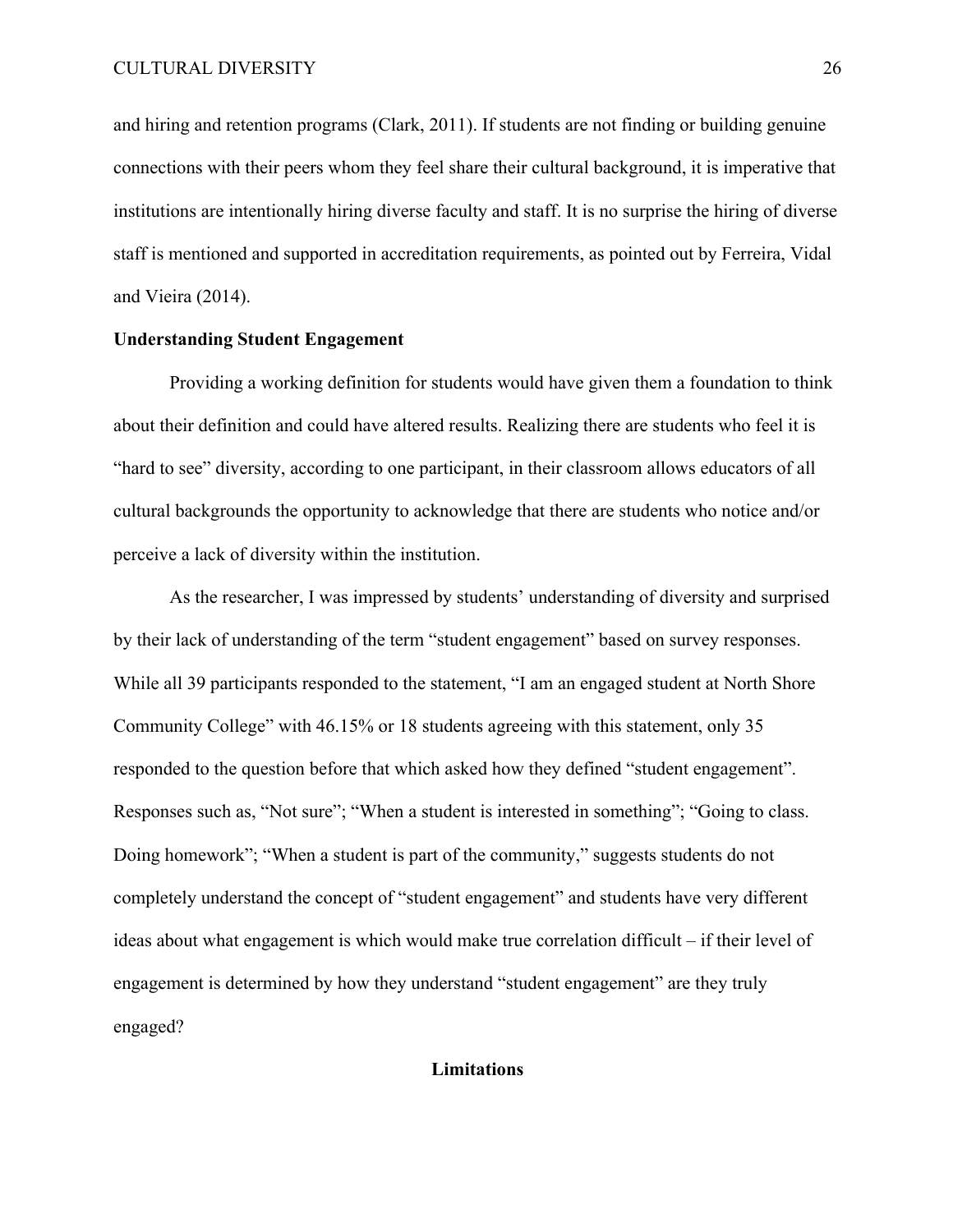### **Sample**

The findings of this study overcome previous study limitations by providing the voice of community college students which is often not present in research. However, it is limited by the number of participants compared to the amount of students registered at NSCC which was 6,961 during the 2015 fall semester. It is my belief, if more students as a whole were surveyed results would have been drastically different, especially if there had been more students of color had participated in the study. The lack of involvement from students of color in this survey, although present on campus, supports Doan's (2015) research around the increase of students of color enrollment without an increase of engagement.

North Shore Community College's Lynn campus is described as being in an urban setting in a community with a large percentage of Spanish speakers. Language and understanding may have been a limitation and barrier for participants, as well, restricting the number of participants. Originally, the thought had been to provide the questionnaire in English and Spanish but due to my limited proficiency in Spanish, questionnaires were only provided in English. Having the capacity to format questionnaires in Spanish but not being able to adequately communicate with Spanish speakers ultimately persuaded me to only provide surveys in English. The Lynn campus was chosen because of its reputation of having more engaged students on campus. However, surveying students on the Lynn and Danvers campuses may have provided a better insight into engagement and diversity of the student body.

### **Positionality, Time and Access**

I was also limited by my own perceptions and positionality of student participation. Surveying took place over the course of two days: Tuesday, February  $16<sup>th</sup>$  and Friday, February 19<sup>th</sup>, in the foyer of NSCC's cafeteria. A table covered with a blue tablecloth on Tuesday, two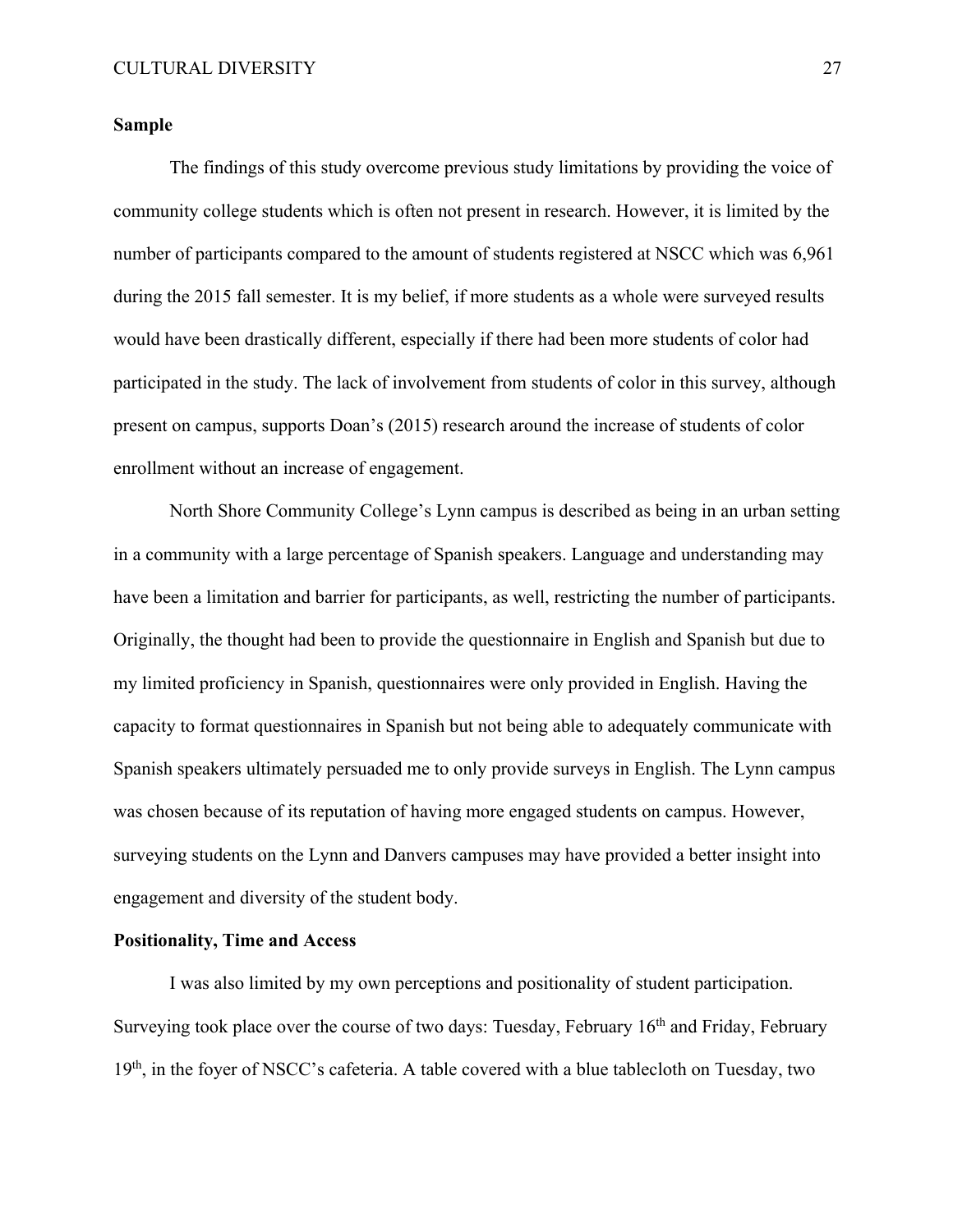chairs, two dozen Dunkin Donuts and 25 hard copy surveys with informed consent forms were set-up slightly after 10:00am, by 11:00am all 25 surveys had been completed and students walking by were asking if I had more. Preparing for a greater number of participants to take the questionnaire on Tuesday would have rendered greater participation and results. After running out of the 25 surveys I printed, I had to wrap up for the day. On Friday, I prepared with 50 surveys and informed consent forms, a goldish-yellow tablecloth, two dozen Dunkin Donuts and apples with noticeably less traffic and less participation likely because Friday is a slower day on campus. It is worth noting, the week of surveying was also the week of vacation for the local grade-level schools. This information is important because of the 38 participants that responded to the survey question: Including yourself, how any people live in your household? Thirty-six participants indicated one or more other people are living in the home besides themselves; students needing to attend to younger members in the home may have affected traffic on campus.

### **Implications**

The findings of this study presents implications for practice and policy regarding the hiring of diverse faculty and staff, as well as opportunities for more research around the understanding of student engagement.

### **Practice**

For the purposes of this study, I needed to allow students to define the terms diversity and student engagement. However, I believe, by providing a working definition of these terms students may have been able to gauge their level of understanding through a series of comparing, follow up questions. While my research provided me with the opportunity to get to know and understand students' perceptions of diversity and student engagement, the questionnaire responses brought up other questions: (1) has student engagement ever been formally introduced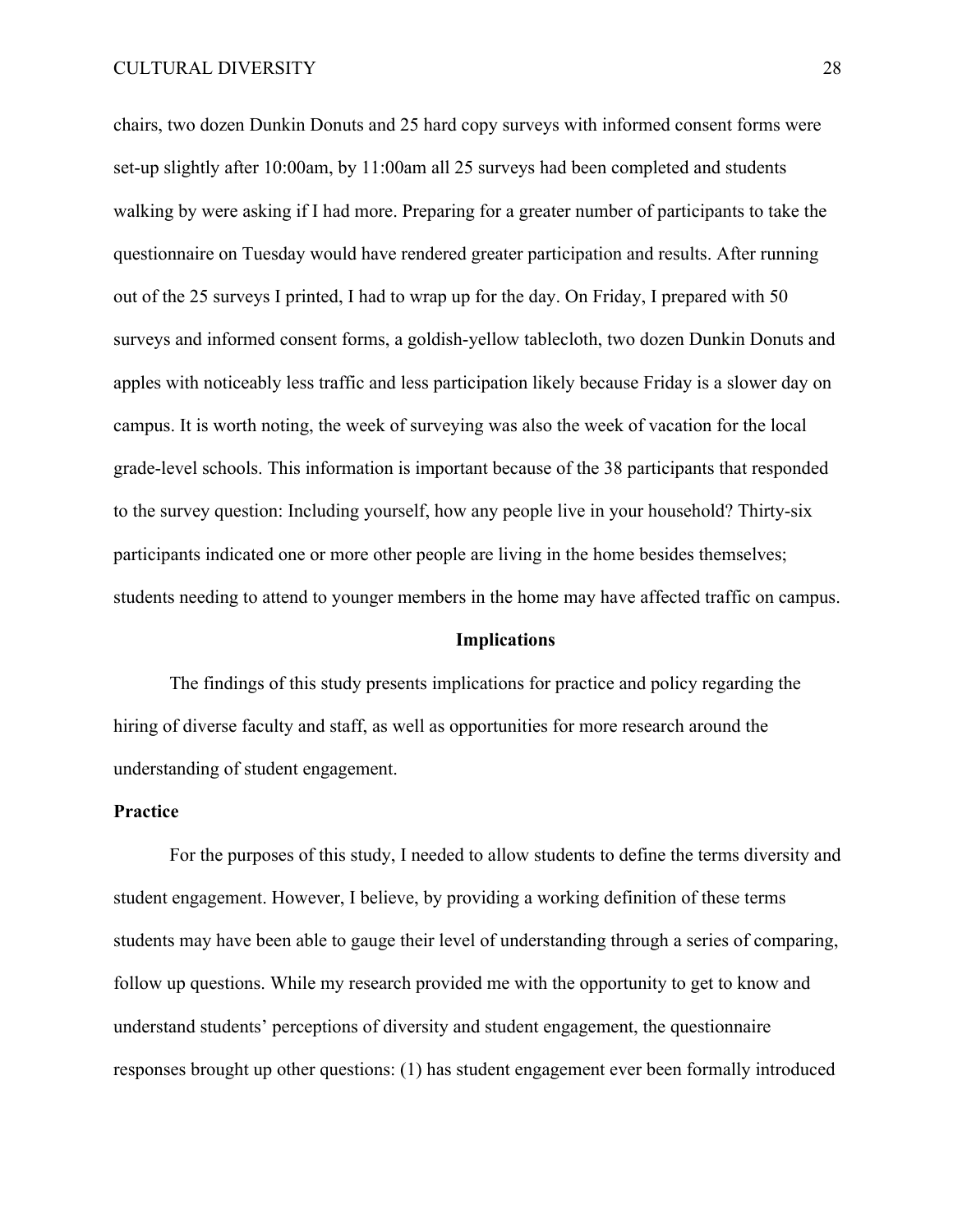### CULTURAL DIVERSITY 29

to students? (2) Has student engagement been defined and discussed campus wide? (3) What recruitment efforts are in place for the hiring of diversity faculty and staff? (4) Do all institutions follow the accreditation requirements pointed out by Ferreira, Vidal and Vieira (2014)?

Creating and providing faculty members with a campus wide definition of student engagement that they can introduce in their classrooms creates an opportunity for faulty to determine if they would like to include or provide credit for student engagement or servicelearning in their curriculum. Understanding student engagement as a campus would also provide students with the opportunity to understand its benefits to their future. Educators have the opportunity to provide students with chances to gain knowledge and hands on experience that would increase their chances of being seen as great candidates for career opportunities in their field, these opportunities, especially to students with full-time employment would more likely be welcomed if they knew about its benefits to them.

When looking to bring on new faculty and staff members at NSCC, hiring committees are created. The responsibility of the hiring committee is to be sure the individuals who are brought in for an interview are diverse – the problem with this process is it is hard to create diversity based on a name. Efforts to interview diverse faculty and staff has should be made at the initial process. Where job postings are shared plays a huge role in who will see and apply for them.

### **Further Research**

Future researchers should know if students have a working definition of student engagement and if it is based on how it is defined by the institution itself. When attempting to understand the correlation between job responsibilities and student engagement, participants should have been explicitly asked a question that would have better evaluated if job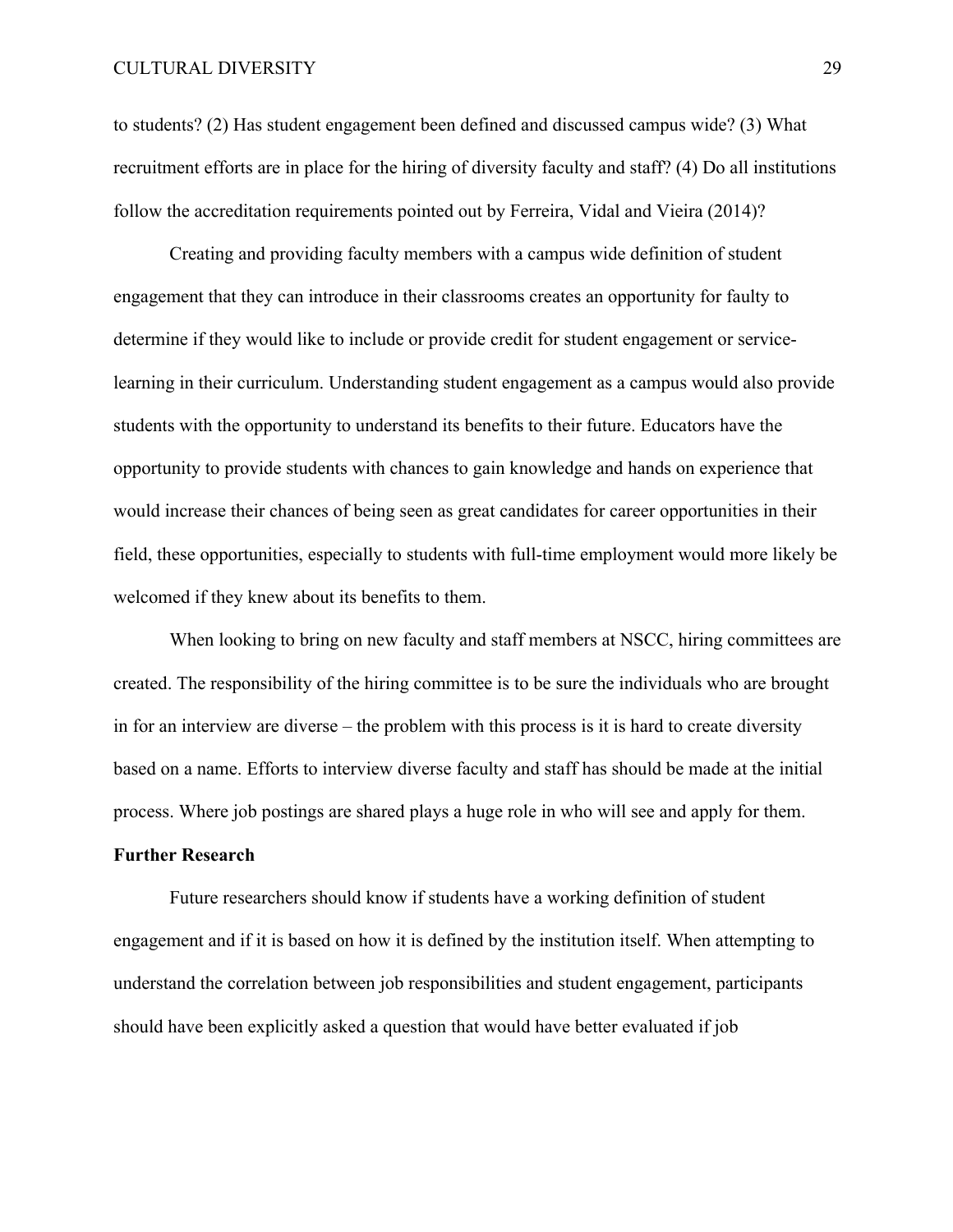### CULTURAL DIVERSITY 30

responsibilities played a bigger role than cultural diversity. A question such as: Would you consider being engaged (or more engaged) on campus if you did not work?

Future researchers should also consider conducting one-on-one interviews with participants. A topic as complex as cultural diversity would have been better discussed verbally. Questionnaires, such as the one used for this research, does not provide participants with the opportunity to provide thoughtful answers. Likert scale questions did not give students the opportunity to elaborate on why they feel the way they do about diversity. Questionnaires often allude to major themes in an effort to not lead participants in a particular, possibly biased, answer but does not always provide researchers with the direct answers they are searching for. There should have been an emphasis placed on the opportunity for follow-up discussion with the researcher, which would have allowed students to filter through their thoughts and narrow down exactly what they wanted to say. One-on-one interviews provided by students, added to research papers such as Chen and Yeng's (2013), would provide a critical missing piece often found in studies around this topic.

There is no a shortage of literature surveying faculty and staff on how they perceive diversity on their campuses and their role, but very few documents providing students' perception and how it affects them. To engage students and better understand the services that would benefit them most, it is the responsibility of the administration to speak with them. It is the responsibility of the human resources department to be sure hiring is done in a way that creates diversity and offers the student body the opportunity to connect with someone whom they believe shares their experiences.

### **Conclusion**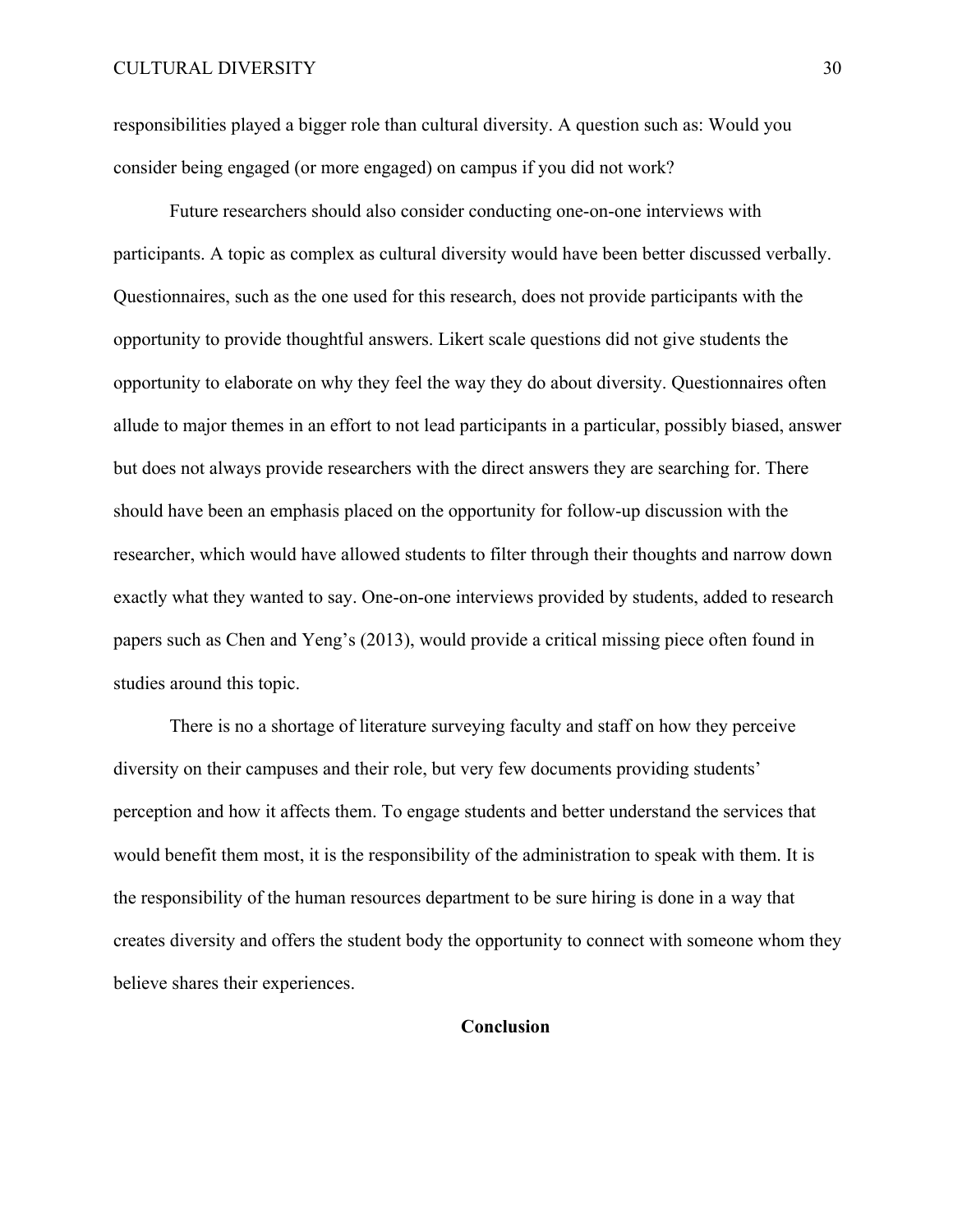The results of this study allude to two important elements that were unsought: (1) some students have an idea of what diversity "should" look like, but do not know how to define it and (2) student engagement is defined and talked about differently among students, even, on the same campus (if at all), which makes tracking difficult. It is important for students to know what is offered on campus in the form of support and co-curricular activities but, more importantly, it is important for students to feel a sense of connection to seek out these opportunities.

For many students, the decision to go to college is life changing. The decision to go to college is often based on making a decent living now or investing in themselves through earning a degree to have a better living in the future. For some students, this decision comes with the support and motivation of role models or mentors, individuals they trust and, usually, have similar stories to their own. However, making the decision to go to college is not enough. Although, students of color are enrolling at increasing rates they are not obtaining their degree at the same rate. Providing students with professional role models in the form of faculty and staff whom resemble them offers additional motivation for students to earn their degree. Pairing role models with student engagement increases retention and degree obtainment once students understand what it is and its benefits.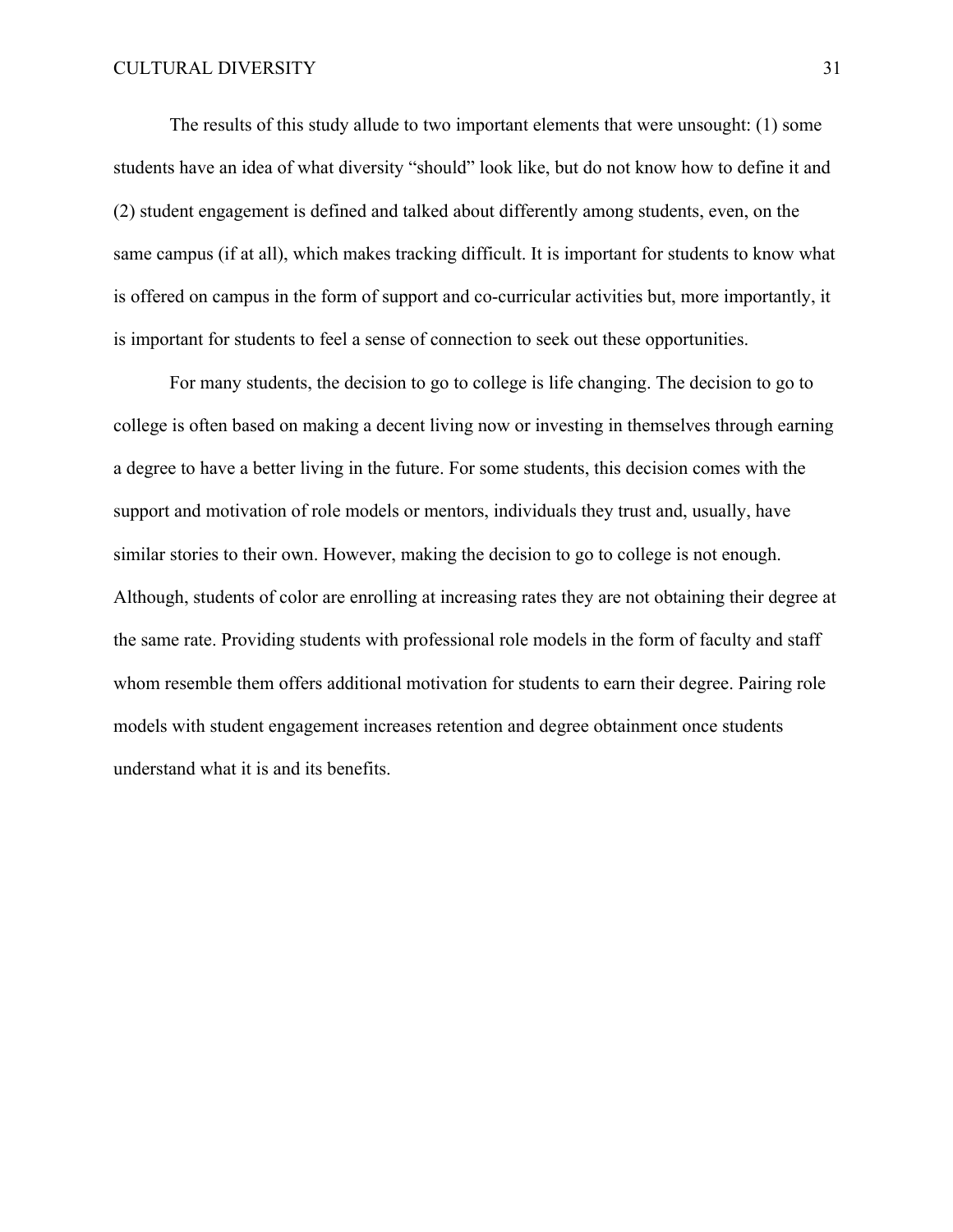### References

- Aud, S. L., (2010). Status and trends in the education of racial and ethnic groups. Washington, DC: U.S. Dept. of Education, National Center for Education Statistics, Institute of Education Sciences.
- Chen, D., & Yang, X. (2013). Reaffirming diversity in higher education through faculty hiring: A leadership perspective [Paper]. Retrieved from http://www.eric.ed.gov/contentdelivery/servlet/ERICServlet?accno=ED543017
- Clark, C. (2011). Diversity initiatives in higher education: Just how important is diversity in higher education? *Multicultural Education*, *19*, 57-59.
- Doan, J. (2011). The impact of campus climate and student involvement on students of color. *Vermont Connection*, *32*, 31-39.
- Engaging students of color. (2015). In S. J. Quaye & S. R. Harper (Eds.), *Student engagement in higher education: Theoretical perspectives and practical approaches for diverse populations* (2nd ed., pp. 15-35). New York, NY: Routledge.
- Ferreira, C., Vidal, J., & Vieira, M. J. (2014). Student guidance and attention to diversity in the processes of quality assurance in higher education. *European Journal of Education*, *49*(4), 575-589.

Kamenetz, A. (2015). The evidence that white children benefit from integrated schools: NPR Ed : NPR. Retrieved from http://www.npr.org/sections/ed/2015/10/19/446085513/the-evidence-that-whitechildren-benefit-from-integrated-schools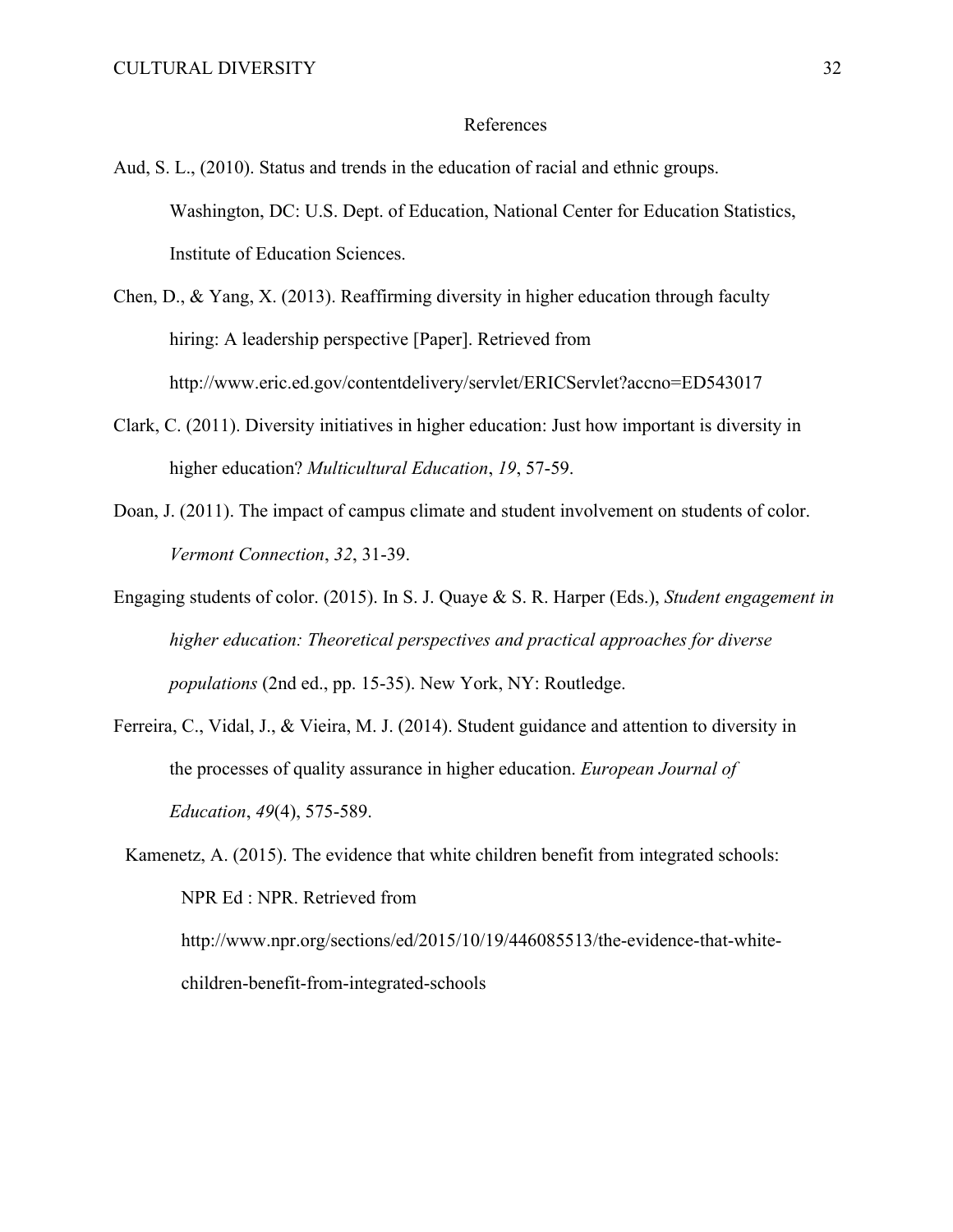- Kuh, G. D. (2001). The national survey of student engagement: Conceptual framework and overview of psychometric properties. *Bloomington, IN: Indiana University Center for Postsecondary Research*, 1-26.
- Mertens, D. M. (2010). Research and evaluation in education and psychology: Integrating diversity with quantitative, qualitative, and mixed methods. Los Angeles: Sage.
- North Shore Community College. (n.d.). NSCC brief history. Retrieved from http://www.northshore.edu/about/history.html
- Roach, R. (2013). Report: Steady college enrollment growth for underrepresented minorities, college completion rates increasing more slowly - higher education. Retrieved from http://diverseeducation.com/article/54837
- Stewart, D. L. (2011). Remembering our past to shape our future. In multicultural student services on campus: Building bridges, re-visioning community. Sterling, VA: Stylus.
- Student Engagement Definition. (n.d.). In *The Glossary of Education Reform*. Retrieved from http://edglossary.org/student-engagement/
- Taylor, P.C. & Medina, M.N.D. (2013). Educational research paradigms: From positivism to multiparadigmatic. *The Journal of Meaning-Centered Education. 1*(2), http://www.meaningcentered.org/journal/volume-01/educational-research-paradigmsfrom-postitive-to-multiparadigmatic
- Winkle-Wagner, R. & Locks, A. (2014). Diversity and inclusion on campus: Supporting racially and ethnically underrepresented students. Higher Education Core Concept Series. New York: Routledge.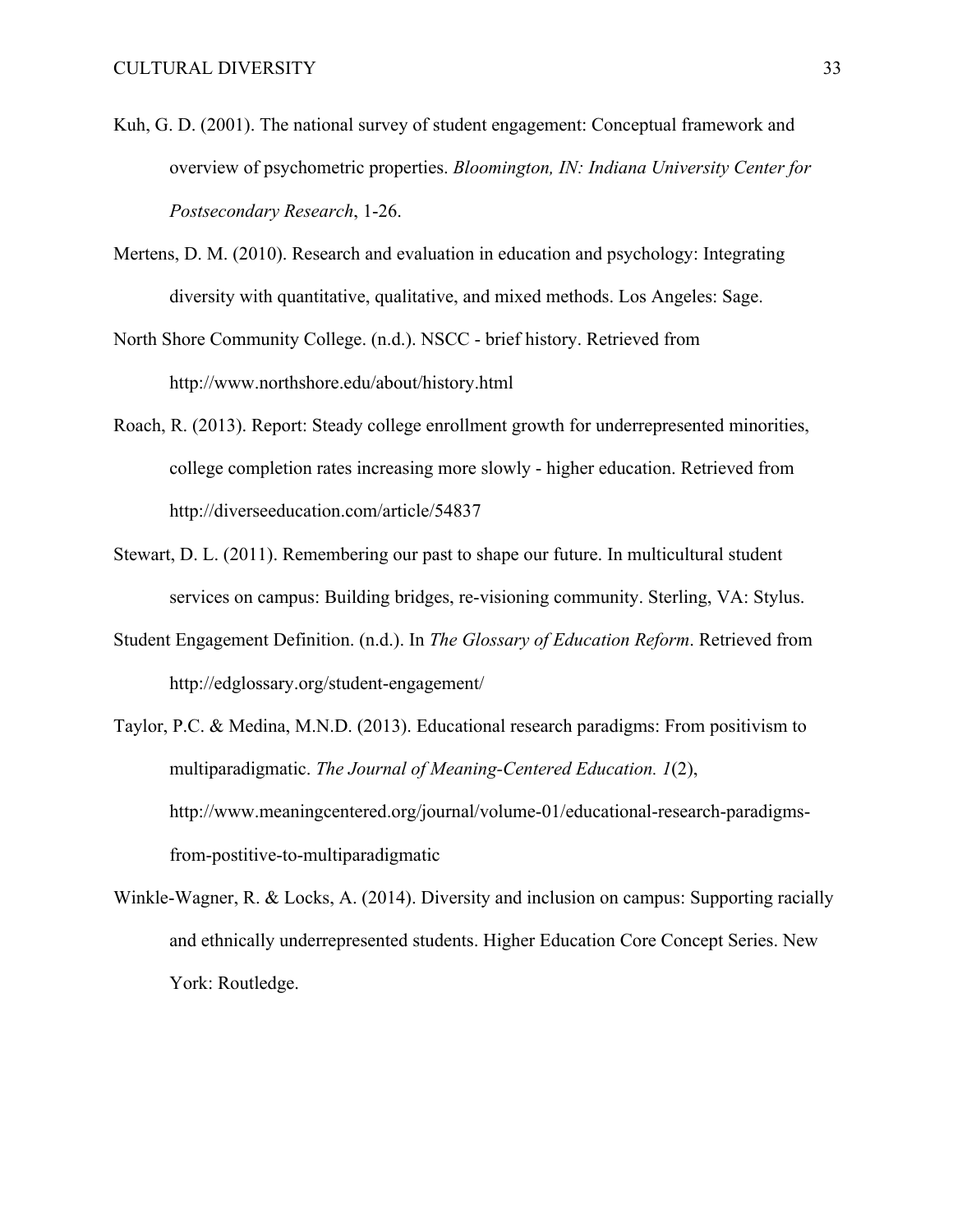**Appendix A**



Diversity and Student Engagement Questionnaire

### Part I: Demographics

Age: \_\_\_\_\_\_\_\_\_\_\_\_\_\_\_\_\_\_\_\_\_

Gender: \_\_\_\_\_\_\_\_\_\_\_\_\_\_\_\_\_\_\_ Race: \_\_\_\_\_\_\_\_\_\_\_\_\_\_\_\_\_\_\_\_\_

Ethnicity:  $\_\_$ 

How many semesters have you been at North Shore Community College?: \_\_\_\_\_\_\_\_\_\_\_\_

### Part II: Survey

1. How do you define "diversity"?

2. There are faculty and staff members, at North Shore Community College, who share my cultural background.

Strongly Agree Agree Neutral Disagree Strongly Disagree

3. In my opinion, North Shore Community College is a diverse institution on all levels. Please consider faculty, staff and students.

Strongly Agree Agree Neutral Disagree Strongly Disagree

4. I am academically supported by faculty and staff at North Shore Community College. Explain.

Strongly Agree Agree Neutral Disagree Strongly Disagree